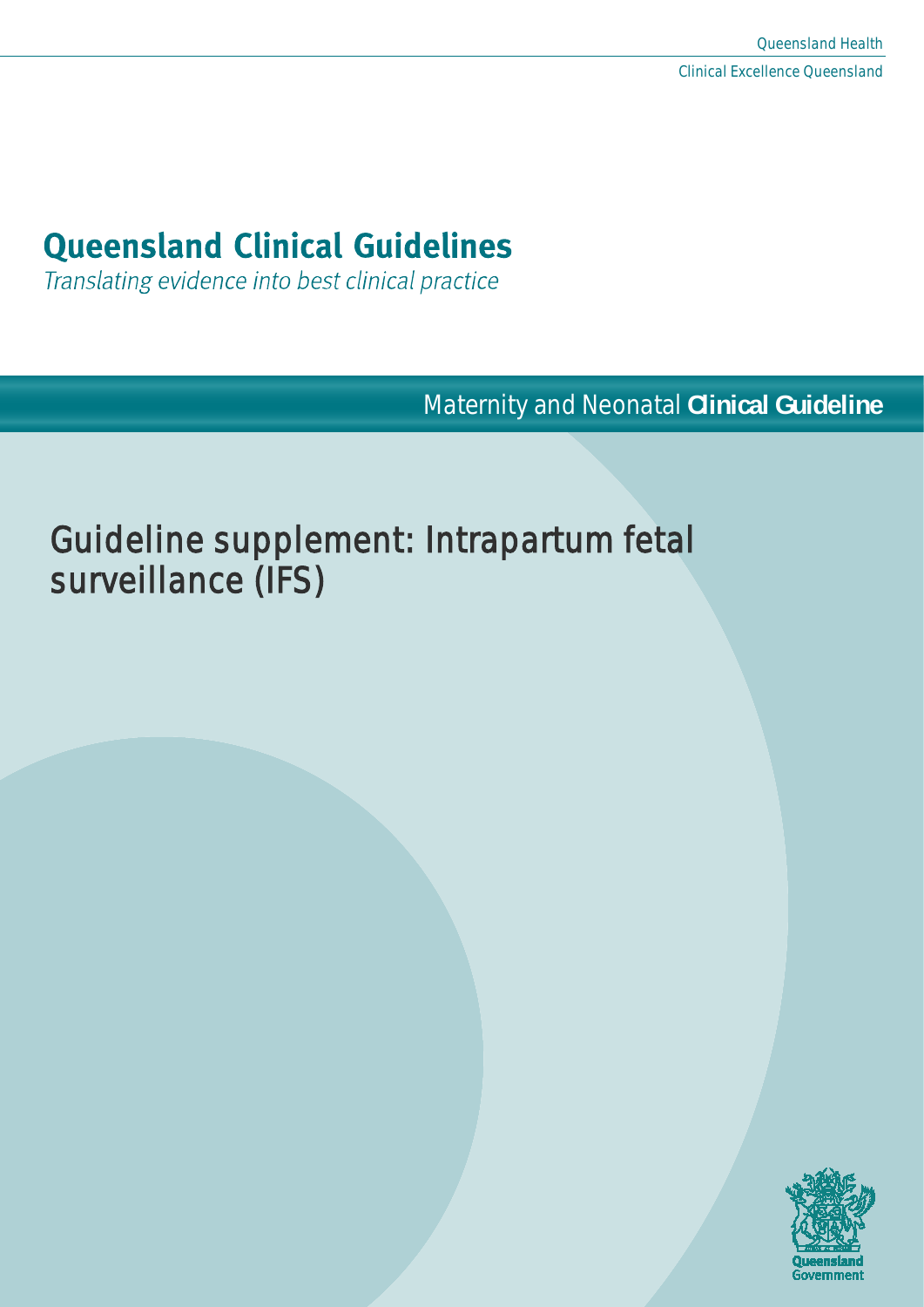#### **Table of Contents**

| 1              |       |  |
|----------------|-------|--|
|                | 1.1   |  |
|                | 1.2   |  |
|                | 1.3   |  |
| $\mathfrak{p}$ |       |  |
|                | 2.1   |  |
|                | 2.2   |  |
|                | 2.3   |  |
|                | 2.4   |  |
|                | 2.4.1 |  |
|                | 2.5   |  |
|                | 2.6   |  |
|                | 2.7   |  |
| 3              |       |  |
| 4              |       |  |
| 5              |       |  |
|                | 5.1   |  |
|                | 5.2   |  |
|                | 5.3   |  |
|                | 5.3.1 |  |
|                | 5.3.2 |  |
|                | 5.3.3 |  |
|                | 5.4   |  |
|                | 5.5   |  |
|                | 5.6   |  |
| 6              |       |  |

#### **List of Tables**

© State of Queensland (Queensland Health) 2019



This work is licensed under a Creative Commons Attribution-NonCommercial-NoDerivatives V4.0 International licence. In essence, you are free to copy and<br>communicate the work in its current form for non-commercial purposes,

For further information contact Queensland Clinical Guidelines, RBWH Post Office, Herston Qld 4029, email <u>Guidelines@health.qld.gov.au</u>. For permissions<br>beyond the scope of this licence contact: Intellectual Property Offi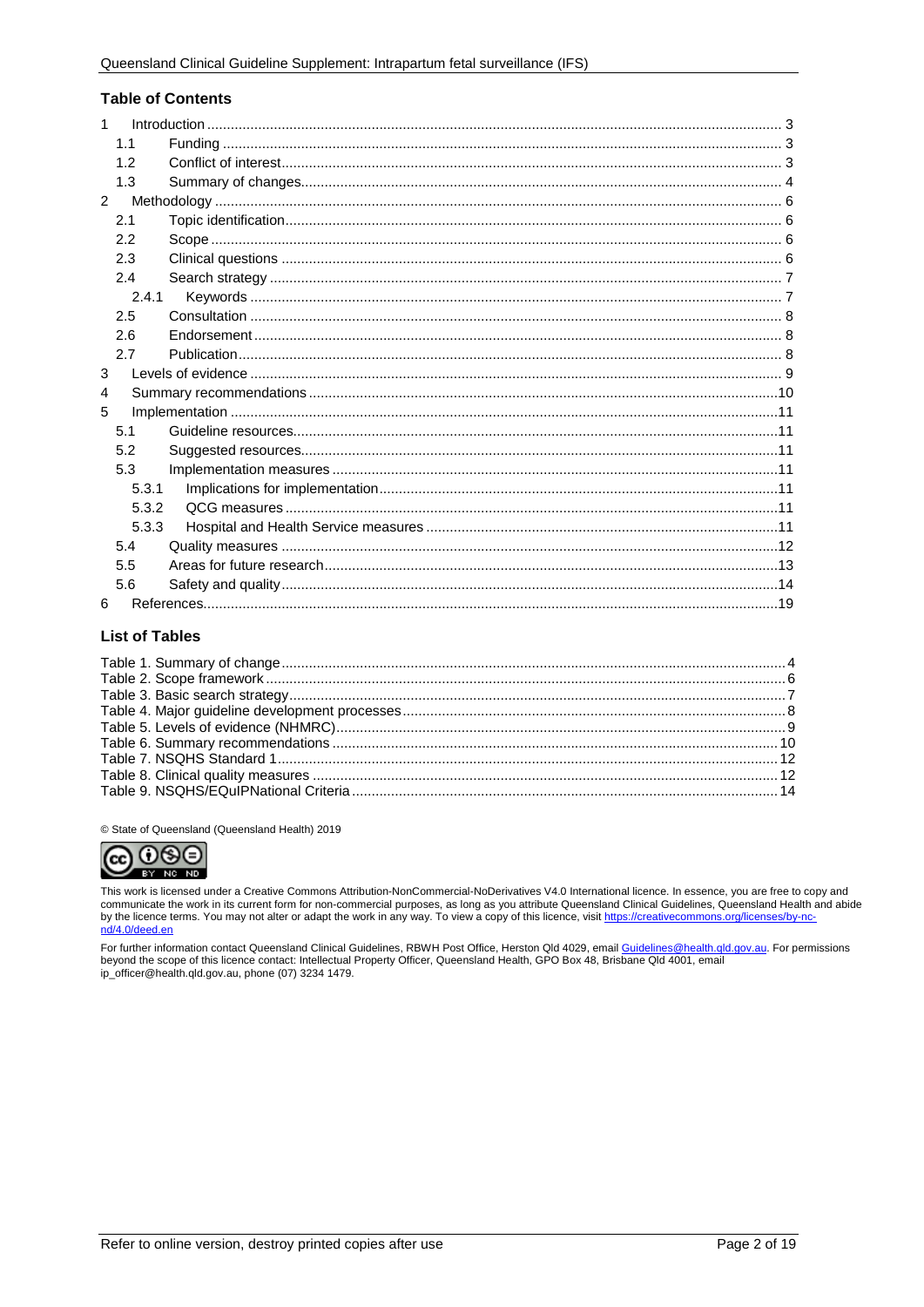# <span id="page-2-0"></span>**1 Introduction**

This document is a supplement to the Queensland Clinical Guideline (QCG) *Intrapartum fetal surveillance (IFS).* It provides supplementary information regarding guideline development, makes summary recommendations, suggests measures to assist implementation and quality activities and summarises changes (if any) to the guideline since original publication. Refer to the guideline for abbreviations, acronyms, flow charts and acknowledgements.

# <span id="page-2-1"></span>**1.1 Funding**

The development of this guideline was funded by Healthcare Improvement Unit, Queensland Health. Consumer representatives were paid a standard fee. Other working party members participated on a voluntary basis.

#### <span id="page-2-2"></span>**1.2 Conflict of interest**

Declarations of conflict of interest were sought from working party members as per the Queensland Clinical Guidelines *[Conflict of Interest](http://www.health.qld.gov.au/qcg/development#coi)* statement. No conflict of interest was identified.

#### **1.3 Review process**

- A review of the guideline scope, clinical questions and current literature was undertaken in September 2019.
- The clinical lead was consulted and reviewed the previous version of the guideline.
- The QCG steering committee and SMNCN re-endorsed the guideline and supplement.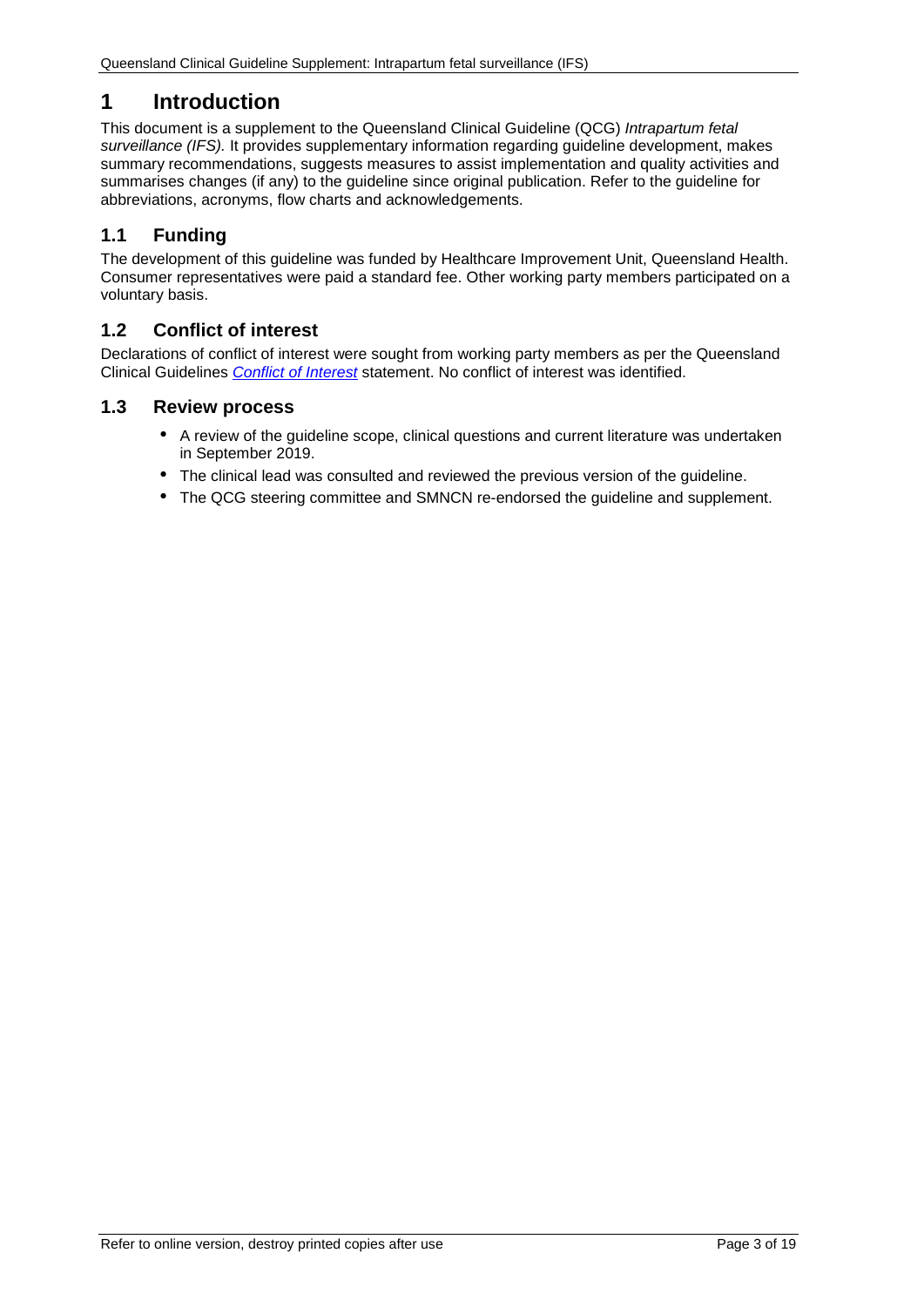## **1.4 Summary of changes**

Queensland clinical guidelines are reviewed every 5 years or earlier if significant new evidence emerges. [Table 1](#page-3-2) provides a summary of changes made to the guidelines since original publication.

<span id="page-3-2"></span>Table 1. Summary of change

<span id="page-3-1"></span><span id="page-3-0"></span>

| <b>Publication date</b><br>Endorsed by: | <b>Identifier</b> | Summary of major change                                                                                                                                                                                                                                                                                                                                                                                                                                                                                                                                                                                                                                                                                                                                                                                                                                                                                                                                                                                                                                                                                                                                             |  |
|-----------------------------------------|-------------------|---------------------------------------------------------------------------------------------------------------------------------------------------------------------------------------------------------------------------------------------------------------------------------------------------------------------------------------------------------------------------------------------------------------------------------------------------------------------------------------------------------------------------------------------------------------------------------------------------------------------------------------------------------------------------------------------------------------------------------------------------------------------------------------------------------------------------------------------------------------------------------------------------------------------------------------------------------------------------------------------------------------------------------------------------------------------------------------------------------------------------------------------------------------------|--|
| August 2010                             | MN1008.15-V1-R13  | First publication                                                                                                                                                                                                                                                                                                                                                                                                                                                                                                                                                                                                                                                                                                                                                                                                                                                                                                                                                                                                                                                                                                                                                   |  |
| August 2011                             | MN10.15-V2-R15    | Review date extended. Identifier updated. Program name updated. Amendment to Appendix A:<br>Reduced and Absent baseline variability-<br>added "For longer than 40 minutes" to end of each definition                                                                                                                                                                                                                                                                                                                                                                                                                                                                                                                                                                                                                                                                                                                                                                                                                                                                                                                                                                |  |
| November 2012                           | MN10.15-V3-R15    | Section 2.1 Antenatal risk factors. Amended to include diabetes/gestational diabetes on oral<br>hypoglycaemics                                                                                                                                                                                                                                                                                                                                                                                                                                                                                                                                                                                                                                                                                                                                                                                                                                                                                                                                                                                                                                                      |  |
| June 2015                               | MN.15.15-V4-R20   | Changes to risk factors requiring continuous CTG monitoring in labour<br>Amendments to interpretation of CTG with regard to baseline, baseline variability and decelerations<br>Inclusion of additional information regarding:                                                                                                                                                                                                                                                                                                                                                                                                                                                                                                                                                                                                                                                                                                                                                                                                                                                                                                                                      |  |
|                                         |                   | Intrapartum fetal blood sampling and paired umbilical blood gas or lactate analysis<br>Recommendations for documentation and clinical handover<br>Multiple pregnancies and preterm labour                                                                                                                                                                                                                                                                                                                                                                                                                                                                                                                                                                                                                                                                                                                                                                                                                                                                                                                                                                           |  |
| December 2018                           | MN.15.15-V5-R20   | To align definitions of labour with QCG Normal birth:<br>Definition of terms<br>From: Early labour: Regular painful contractions (i.e. every five minutes and persisting for longer<br>than 30 minutes) which may be associated with a show, intact membranes or some cervical<br>changes (not full effacement), and or less than 4 cm dilatation.<br>To: Early labour (latent first stage): Irregular painful contractions which may be associated with a<br>show, intact membranes or some cervical changes (not full effacement), and or less than 4-6 cm<br>dilatation.<br>From Established labour: Regular painful contractions (which may be associated with a show,<br>ruptured membranes or cervical changes (full effacement, 4 cm or more dilatation).<br>To: Established labour (active first stage): Regular painful contractions (which may be associated<br>with a show, ruptured membranes or cervical changes (full effacement, 4–6 cm or more dilatation).<br>Table 3 Risk factors Intrapartum:<br>From:<br>Prolonged first stage of labour<br>$\circ$ Less than 0.5 cm per hour in active phase (cervix greater than or equal to 4 cm and effaced |  |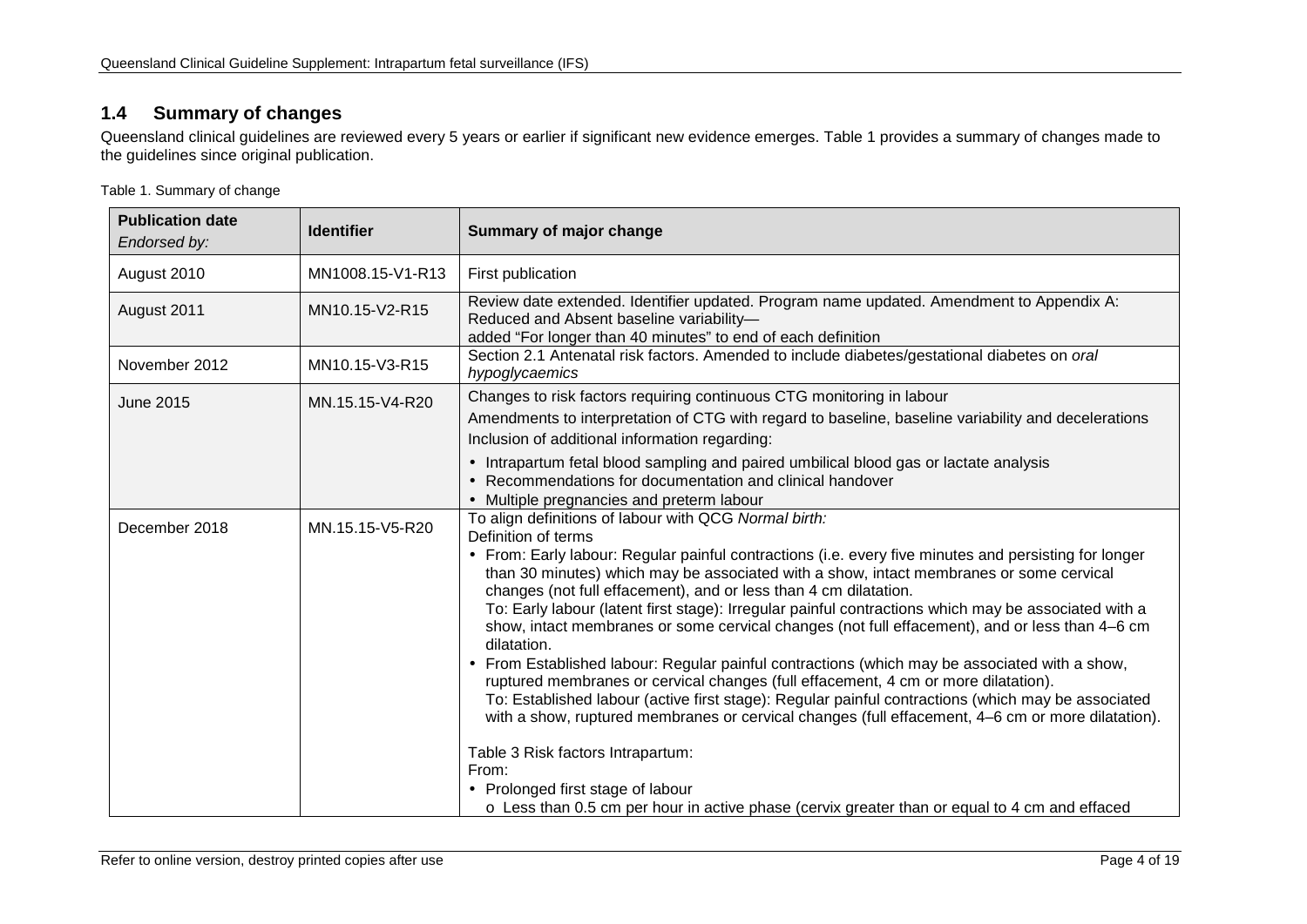<span id="page-4-0"></span>

|                           |                | Prolonged second stage where birth is not imminent<br>o Greater than 1 hour in a multiparous woman                                                                    |
|---------------------------|----------------|-----------------------------------------------------------------------------------------------------------------------------------------------------------------------|
|                           |                | o Greater than 2.5 hours in a primiparous woman                                                                                                                       |
|                           |                | To:                                                                                                                                                                   |
|                           |                | Prolonged first or second stage of labour                                                                                                                             |
|                           |                | o Refer to Queensland Clinical Guideline: Normal birth                                                                                                                |
|                           |                | Minor formatting updates<br>Flowchart: Abnormal fetal heart (Fetal Blood Sampling Guide)                                                                              |
| November 2019             | MN19.15-V6-R24 | Deleted: Abnormal urgent birth and pH and lactate values                                                                                                              |
| <b>Endorsed by QCG</b>    |                |                                                                                                                                                                       |
| <b>Steering Committee</b> |                | <b>Table 2 Facility responsibilities</b>                                                                                                                              |
|                           |                | Added to Systems row                                                                                                                                                  |
|                           |                | Refer to Appendix A Interpretation of CTG                                                                                                                             |
|                           |                | o Using a traffic light system can assist effective interpretation of a CTG                                                                                           |
|                           |                | Table 5 Principles of intermittent auscultation                                                                                                                       |
|                           |                | Added to Transition to continuous monitoring-                                                                                                                         |
|                           |                | Hypertension:                                                                                                                                                         |
|                           |                | ○ Systolic greater than or equal to 160 mmHg or diastolic greater than or equal to 110mmHg                                                                            |
| between contractions or   |                |                                                                                                                                                                       |
|                           |                | o Systolic greater than or equal to 140 mmHg or diastolic greater than or equal to 90mmHg on two<br>consecutives readings taken 30 minutes apart between contractions |
|                           |                | Hypertonus or tachysystole                                                                                                                                            |
|                           |                | Confirmed delay in first or second stage of labour                                                                                                                    |
|                           |                |                                                                                                                                                                       |
|                           |                | Table 14 Intrapartum fetal blood sampling                                                                                                                             |
|                           |                | Acute meningoencephalitis deleted from risks                                                                                                                          |
|                           |                | Section 7 Other methods of fetal monitoring                                                                                                                           |
|                           |                | From: Intrauterine pressure catheters (IUPC)                                                                                                                          |
|                           |                | To: Intrauterine pressure catheters (IUPC) may be considered for use on obese women where                                                                             |
|                           |                | palpation of contractions is difficult                                                                                                                                |
|                           |                | Minor formatting                                                                                                                                                      |
|                           |                | Reference to Standard care guideline added                                                                                                                            |
|                           |                |                                                                                                                                                                       |
|                           |                | Relevant references updated                                                                                                                                           |
| December 2019             | MN19.15-V7-R24 | . 'Hypersystole' replaced with 'tachysystole' in flowchart Mode of fetal monitoring and Appendix B                                                                    |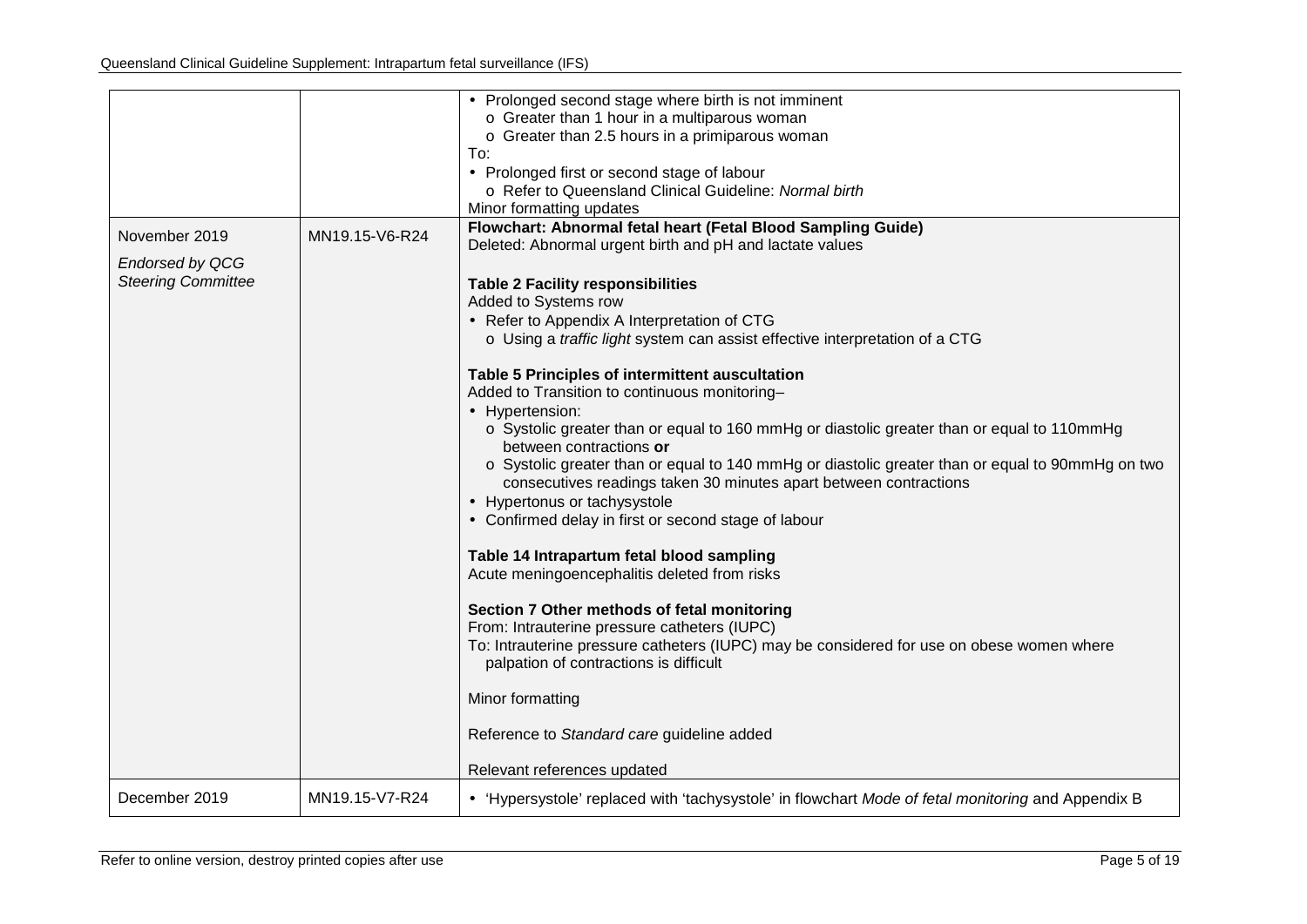# **2 Methodology**

Queensland Clinical Guidelines (QCG) follows a rigorous process of guideline development. This process was endorsed by the Queensland Health Patient Safety and Quality Executive Committee in December 2009. The guidelines are best described as 'evidence informed consensus guidelines' and draw from the evidence base of existing national and international guidelines and the expert opinion of the working party.

## <span id="page-5-0"></span>**2.1 Topic identification**

The topic was identified as [a priority by the Statewide Maternity and Neonatal Clinical Network at a forum in 2009.

#### <span id="page-5-1"></span>**2.2 Scope**

<span id="page-5-3"></span>The scope of the guideline was determined using the following framework.

|  |  | Table 2. Scope framework |
|--|--|--------------------------|
|--|--|--------------------------|

| <b>Scope framework</b>                                            |                                                                                                                                                                                              |  |  |
|-------------------------------------------------------------------|----------------------------------------------------------------------------------------------------------------------------------------------------------------------------------------------|--|--|
| <b>Population</b><br>Pregnant women during the intrapartum period |                                                                                                                                                                                              |  |  |
| <b>Purpose</b>                                                    | Identify relevant evidence related to:<br>Risk factors (antenatal and intrapartum) indicative of the need for IFS<br>Clinical surveillance during the intrapartum period                     |  |  |
| Outcome                                                           | Support:<br>Accurate assessment of antenatal and intrapartum risk factors<br>Implementation of best practice intrapartum fetal surveillance protocols<br>Early detection of fetal compromise |  |  |
| <b>Exclusions</b>                                                 | How to use CTG machines<br>Antenatal fetal surveillance                                                                                                                                      |  |  |

### <span id="page-5-2"></span>**2.3 Clinical questions**

The following clinical questions were generated to inform the guideline scope and purpose:

- What risk factors may indicate an increased risk for intrapartum fetal compromise
- What clinical surveillance recommendations are indicated for women without risk factors during the intrapartum period?
- What clinical surveillance recommendations are indicated for women with risk factors during the intrapartum period?
- What are the modes of IFS?
- What is best practice with regards to CTG interpretation and subsequent action?
- What are the features of a normal CTG?
- What are the features and management of an abnormal CTG?
- What additional tests may be performed?
- What are the special considerations for multiple pregnancies and preterm labours?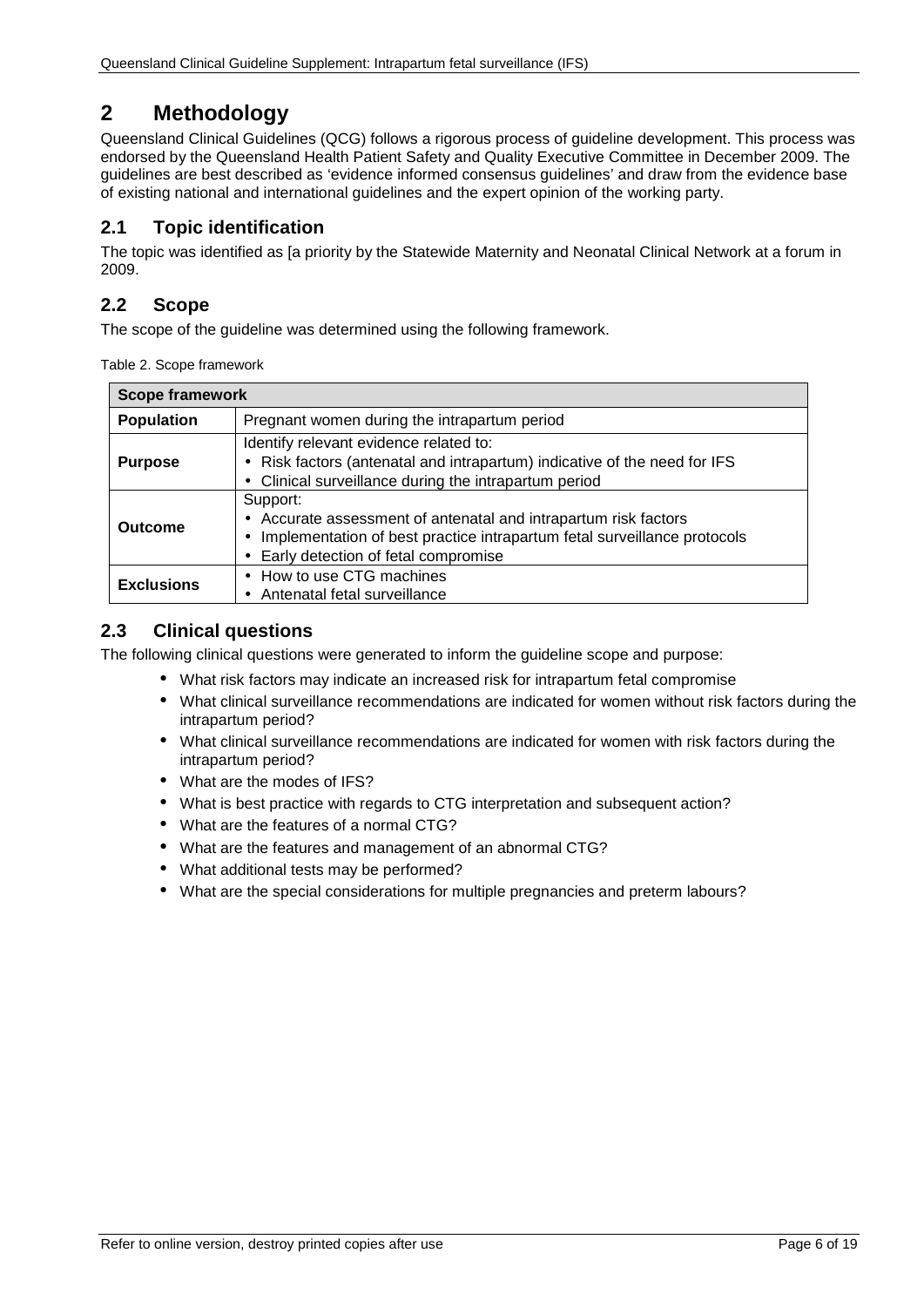## <span id="page-6-0"></span>**2.4 Search strategy**

A search of the literature was conducted during December 2014 and January 2015. A further search was conducted in September 2019. The QCG search strategy is an iterative process that is repeated and amended as guideline development occurs (e.g. if additional areas of interest emerge, areas of contention requiring more extensive review are identified or new evidence is identified). All guidelines are developed using a basic search strategy. This involves both a formal and informal approach.

<span id="page-6-2"></span>

|  |  | Table 3. Basic search strategy |
|--|--|--------------------------------|
|  |  |                                |

| <b>Step</b>                                                                                                                   |                                                            | <b>Consideration</b>                                                                                                                                                                                                                                                                                                                                                                                                                                                                                                                             |  |  |
|-------------------------------------------------------------------------------------------------------------------------------|------------------------------------------------------------|--------------------------------------------------------------------------------------------------------------------------------------------------------------------------------------------------------------------------------------------------------------------------------------------------------------------------------------------------------------------------------------------------------------------------------------------------------------------------------------------------------------------------------------------------|--|--|
| 1 <sub>1</sub><br>Review clinical guidelines<br>developed by other<br>reputable groups relevant to<br>the clinical speciality |                                                            | This may include national and/or international guideline<br>writers, professional organisations, government<br>organisations, state based groups.<br>This assists the guideline writer to identify:<br>o The scope and breadth of what others have found useful<br>for clinicians and informs the scope and clinical question<br>development<br>o Identify resources commonly found in guidelines such as<br>flowcharts, audit criteria and levels of evidence<br>o Identify common search and key terms<br>o Identify common and key references |  |  |
| 2.                                                                                                                            | Undertake a foundation<br>search using key search<br>terms | Construct a search using common search and key terms<br>$\blacksquare$<br>identified during Step 1 above<br>Search the following databases<br>o PubMed<br>o CINAHL<br>o Medline<br>o Cochrane Central Register of Controlled Trials<br>o EBSCO<br>o Embase<br>Studies published in English less than or equal to 5 years<br>previous are reviewed in the first instance. Other years<br>may be searched as are relevant to the topic<br>Save and document the search<br>Add other databases as relevant to the clinical area                     |  |  |
| 3.                                                                                                                            | Develop search word list for<br>each clinical question     | This may require the development of clinical sub-questions<br>$\bullet$<br>beyond those identified in the initial scope.<br>Using the foundation search performed at Step 2 as the<br>baseline search framework, refine the search using the<br>specific terms developed for the clinical question<br>Save and document the search strategy undertaken for<br>each clinical question                                                                                                                                                             |  |  |
| 4.                                                                                                                            | Other search strategies                                    | Search the reference lists of reports and articles for<br>$\blacksquare$<br>additional studies<br>Access other sources for relevant literature<br>o Known resource sites<br>o Internet search engines<br>o Relevant text books                                                                                                                                                                                                                                                                                                                   |  |  |

#### <span id="page-6-1"></span>**2.4.1 Keywords**

The following keywords were used in the basic search strategy: auscultation, cardiotocograph, CTG, doppler, electronic monitoring, fetal heart, fetal monitoring, fetal surveillance, intrapartum, labour, Pinard Other keywords may have been used for specific aspects of the guideline.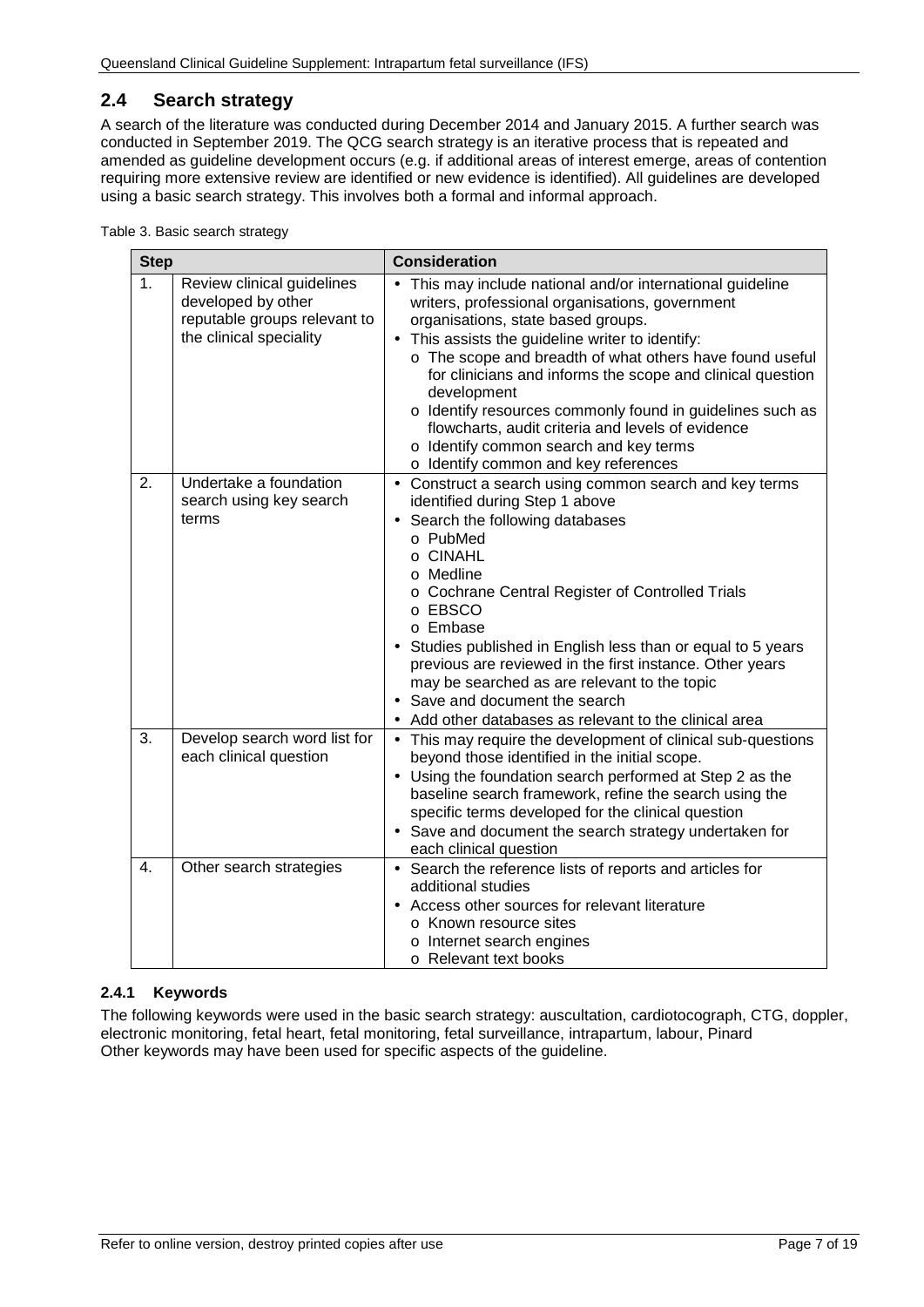## <span id="page-7-0"></span>**2.5 Consultation**

Major consultative and development processes occurred between January 2015 and May 2015. These are outlined in [Table 4.](#page-7-3) The clinical lead reviewed the guideline in October 2019 and did not recommend any changes to the guideline.

<span id="page-7-3"></span>

| Table 4. Major guideline development processes |  |  |  |
|------------------------------------------------|--|--|--|
|------------------------------------------------|--|--|--|

| <b>Process</b>                   | <b>Activity</b>                                                                                                                                                                                                                                                                                                                                                                                                                                               |  |  |  |
|----------------------------------|---------------------------------------------------------------------------------------------------------------------------------------------------------------------------------------------------------------------------------------------------------------------------------------------------------------------------------------------------------------------------------------------------------------------------------------------------------------|--|--|--|
| <b>Clinical lead</b>             | The nominated Clinical Lead was approved by QCG Steering Committee<br>$\blacksquare$                                                                                                                                                                                                                                                                                                                                                                          |  |  |  |
| <b>Consumer</b><br>participation | Consumer participation was invited from a range of consumer focused<br>$\blacksquare$<br>organisations who had previously accepted an invitation for on-going<br>involvement with QCG                                                                                                                                                                                                                                                                         |  |  |  |
| <b>Working party</b>             | An EOI for working party membership was distributed via email to<br>$\blacksquare$<br>Queensland clinicians and stakeholders in February 2015<br>The working party was recruited from responses received<br>$\blacksquare$<br>Working party members who participated in the working party consultation<br>$\blacksquare$<br>processes are acknowledged in the guideline<br>Working party consultation occurred in a virtual group via email<br>$\blacksquare$ |  |  |  |
| <b>Statewide</b><br>consultation | Consultation was invited from Queensland clinicians and stakeholders<br>$\blacksquare$<br>during March 2015–May 2015<br>Feedback was received primarily via email<br>٠<br>All feedback was compiled and provided to the clinical lead and working<br>$\blacksquare$<br>party members for review and comment                                                                                                                                                   |  |  |  |
| <b>Review</b>                    | A literature review and consultation with the clinical lead was undertaken<br>$\blacksquare$<br>in September-October 2019                                                                                                                                                                                                                                                                                                                                     |  |  |  |

## <span id="page-7-1"></span>**2.6 Endorsement**

The guideline was endorsed by the:

- Queensland Clinical Guidelines Steering Committee in November 2019
- $\mathbf{r}$ Statewide Maternity and Neonatal Clinical Network [Queensland] in November 2019

### <span id="page-7-2"></span>**2.7 Publication and recommended citation**

The guideline and guideline supplement were published on the QCG website in December 2019.

The guideline can be cited as:

Queensland Clinical Guidelines. Intrapartum fetal surveillance (IFS). Guideline No. MN19.15- V7-R24. Queensland Health. 2019. Available from: [http://www.health.qld.gov.au/qcg.](http://www.health.qld.gov.au/qcg)

The guideline supplement can be cited as:

Queensland Clinical Guidelines. Supplement: Intrapartum fetal surveillance (IFS). Guideline No. MN19.15-V7-R24. Queensland Health. 2019. Available from: [http://www.health.qld.gov.au/qcg.](http://www.health.qld.gov.au/qcg)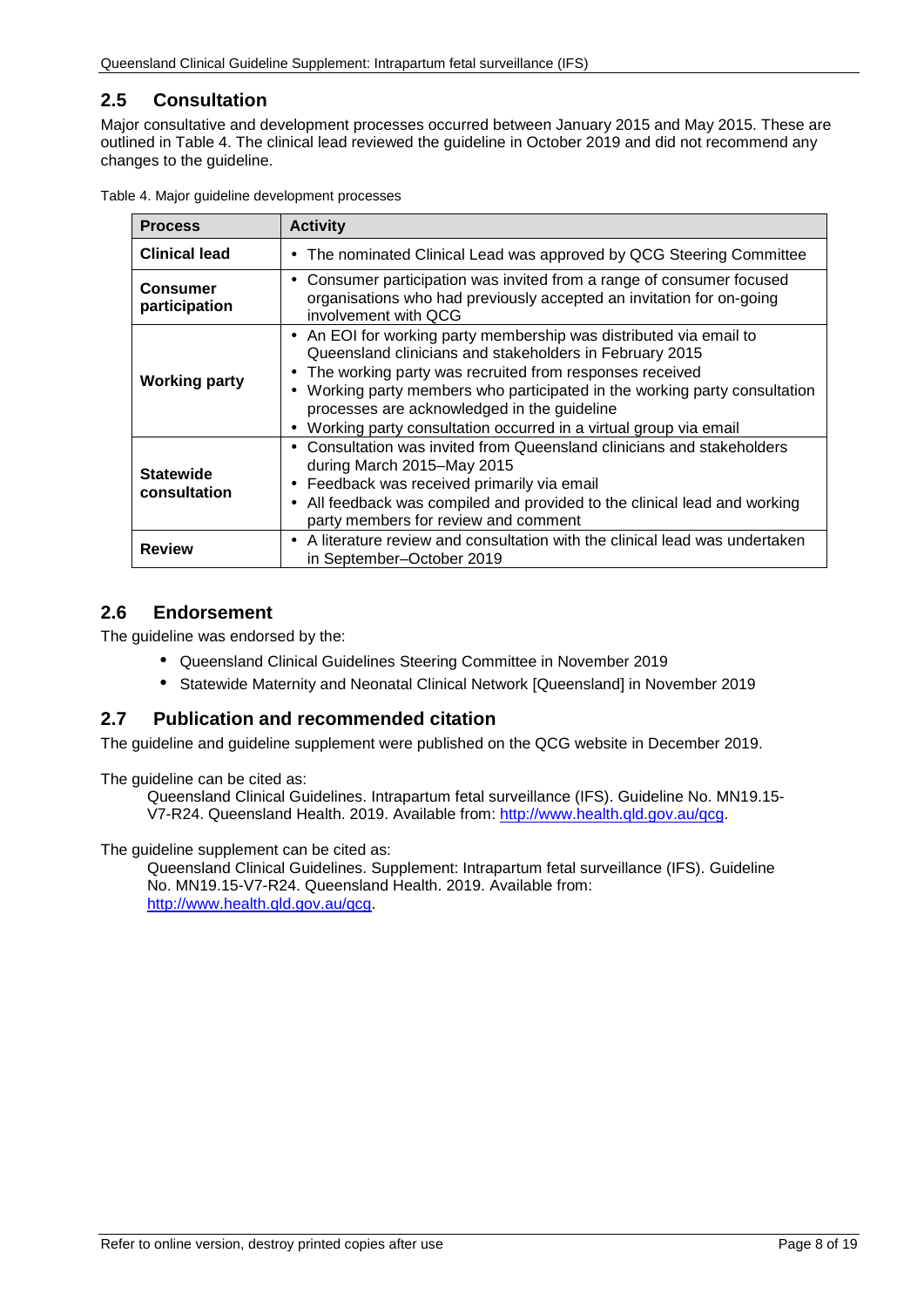# <span id="page-8-0"></span>**3 Levels of evidence**

The levels of evidence identified in the National Health and Medical Research Council (NHMRC), Levels of evidence and grades for recommendations for developers of guidelines (2009)<sup>1</sup> or the GRADE system were used to inform the summary recommendations. Levels of evidence are outlined in [Table 5. Levels of evidence](#page-8-1)  [\(NHMRC\).](#page-8-1)

Note that the 'consensus' definition\* in [Table 5. Levels of evidence \(NHMRC\)](#page-8-1) is different from that proposed by the NHMRC. Instead, it relates to forms of evidence that are not identified by the NHMRC and/or that arise from the clinical experience of the guideline's clinical lead and working party. Summary recommendations are outlined in Table 6. [Summary recommendations.](#page-9-1)

<span id="page-8-1"></span>Table 5. Levels of evidence (NHMRC)

| Levels of evidence                                                                      |                                                                                                                                                                                                                                             |  |  |  |
|-----------------------------------------------------------------------------------------|---------------------------------------------------------------------------------------------------------------------------------------------------------------------------------------------------------------------------------------------|--|--|--|
|                                                                                         | Evidence obtained from a systematic review of all relevant randomised controlled<br>trials.                                                                                                                                                 |  |  |  |
| Ш<br>Evidence obtained from at least one properly designed randomised controlled trial. |                                                                                                                                                                                                                                             |  |  |  |
| $III-1$                                                                                 | Evidence obtained from well-designed pseudo randomised controlled trials<br>(alternate allocation or some other method).                                                                                                                    |  |  |  |
| $III-2$                                                                                 | Evidence obtained from comparative studies including systematic review of such<br>studies with concurrent controls and allocation not randomised (cohort studies),<br>case control studies or interrupted time series with a control group. |  |  |  |
| $III-3$                                                                                 | Evidence obtained from comparative studies with historical control, two or more<br>single arm studies, or interrupted time series without parallel control group.                                                                           |  |  |  |
| IV                                                                                      | Evidence obtained from case series, either post-test or pre-test and post-test.                                                                                                                                                             |  |  |  |
| Consensus*                                                                              | Opinions based on respected authorities, descriptive studies or reports of expert<br>committees or clinical experience of the working party.                                                                                                |  |  |  |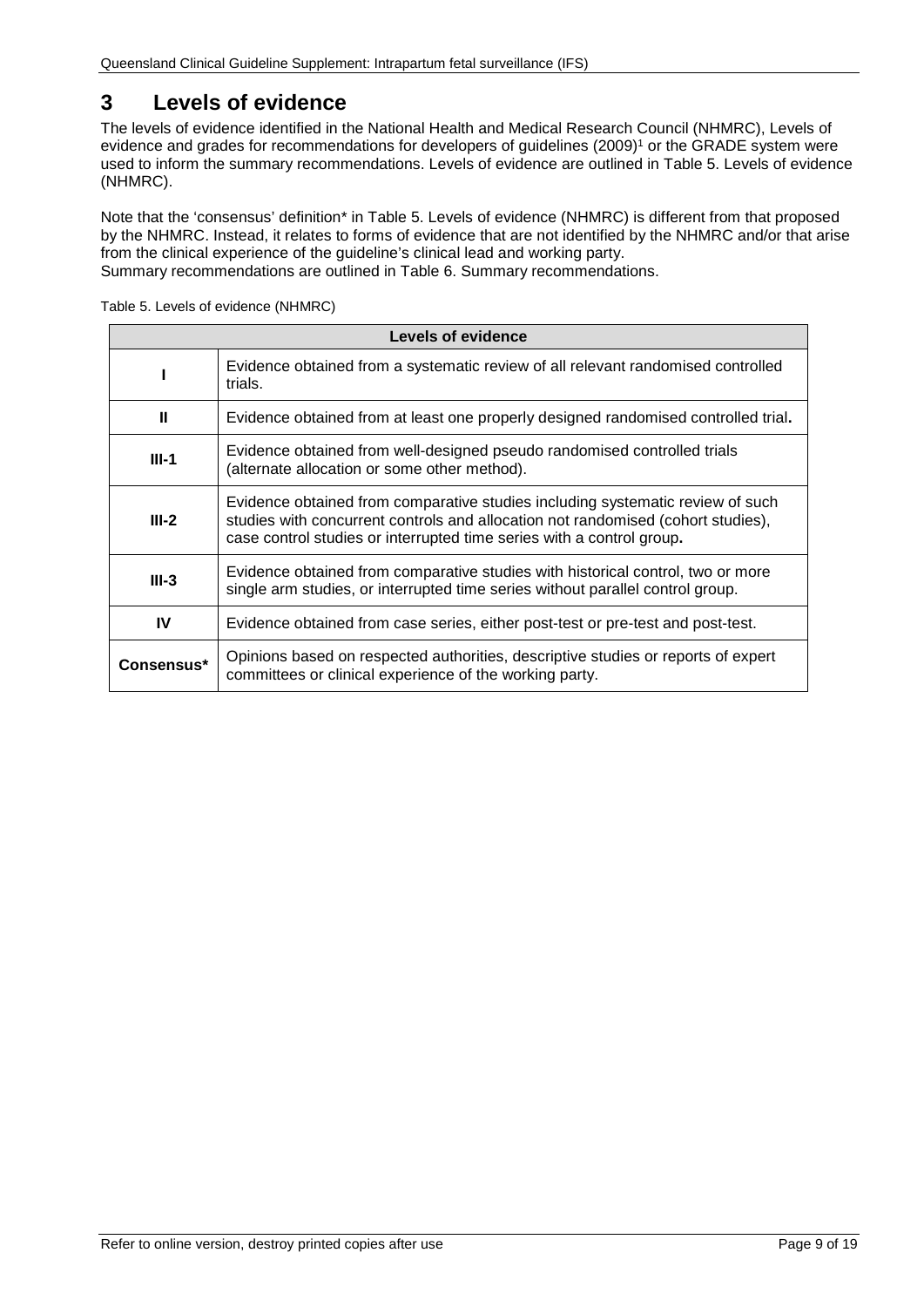# <span id="page-9-0"></span>**4 Summary recommendations**

Summary recommendations and levels of evidence are outlined in [Table 6. Summary recommendations](#page-9-1)

<span id="page-9-1"></span>Table 6. Summary recommendations

|              | <b>Recommendation</b>                                                                                                                                                                                                                                                                                                                                                                                                                                                                                                                                                   | <b>Grading of evidence</b>              |
|--------------|-------------------------------------------------------------------------------------------------------------------------------------------------------------------------------------------------------------------------------------------------------------------------------------------------------------------------------------------------------------------------------------------------------------------------------------------------------------------------------------------------------------------------------------------------------------------------|-----------------------------------------|
| 1            | During pregnancy, women are offered information on intrapartum<br>fetal surveillance by those responsible for provision of maternity<br>care. <sup>2</sup>                                                                                                                                                                                                                                                                                                                                                                                                              | Consensus-based<br>(Level IV)           |
| $\mathbf{2}$ | Fetal surveillance in labour, whether by intermittent auscultation or<br>electronic fetal monitoring is discussed with and recommended to<br>all women. <sup>2</sup>                                                                                                                                                                                                                                                                                                                                                                                                    | C<br>(Level III-3)                      |
| 3            | Intermittent auscultation is an appropriate method of intrapartum<br>fetal monitoring in women without recognised risk factors. <sup>2</sup>                                                                                                                                                                                                                                                                                                                                                                                                                            | B<br>(Level 1)                          |
| 4            | Women receive 1:1 midwifery intrapartum care. Cardiotocography<br>is not a substitute for adequate intrapartum midwifery staffing. <sup>2</sup>                                                                                                                                                                                                                                                                                                                                                                                                                         | Good practice note<br>(Consensus based) |
| 5            | CEFM is recommended when either risk factors for fetal<br>compromise have been detected antenatally, are detected at the<br>onset of labour or develop during labour. <sup>2</sup>                                                                                                                                                                                                                                                                                                                                                                                      | B<br>(Level 1)                          |
| 6            | CTG interpretation is included in bedside handovers between<br>clinicians.                                                                                                                                                                                                                                                                                                                                                                                                                                                                                              | Good practice note<br>(Consensus based) |
| 7            | Paired (arterial and venous) umbilical cord blood gas or lactate<br>analysis are taken at delivery where available when any of the<br>following are present:<br>Apgar score less than 4 at 1 minute<br>Apgar score less than 7 at 5 minutes<br>Fetal scalp sampling performed in labour<br>Operative delivery undertaken for fetal compromise<br>Where paired umbilical cord blood gas or lactate analysis is taken<br>at delivery as part of a clinical audit regimen, this process should<br>not interfere with management of the third stage of labour. <sup>2</sup> | C<br>(Level III-3)                      |
| 8            | Recognised intrapartum fetal surveillance education programs are<br>provided to all clinicians by facilities providing intrapartum care.                                                                                                                                                                                                                                                                                                                                                                                                                                | Good practice note<br>(Consensus based) |
| 9            | Multidisciplinary practice review meetings including reviews of<br>CTG and intrapartum interventions are held regularly dependent<br>on local circumstances. <sup>2</sup>                                                                                                                                                                                                                                                                                                                                                                                               | Consensus based                         |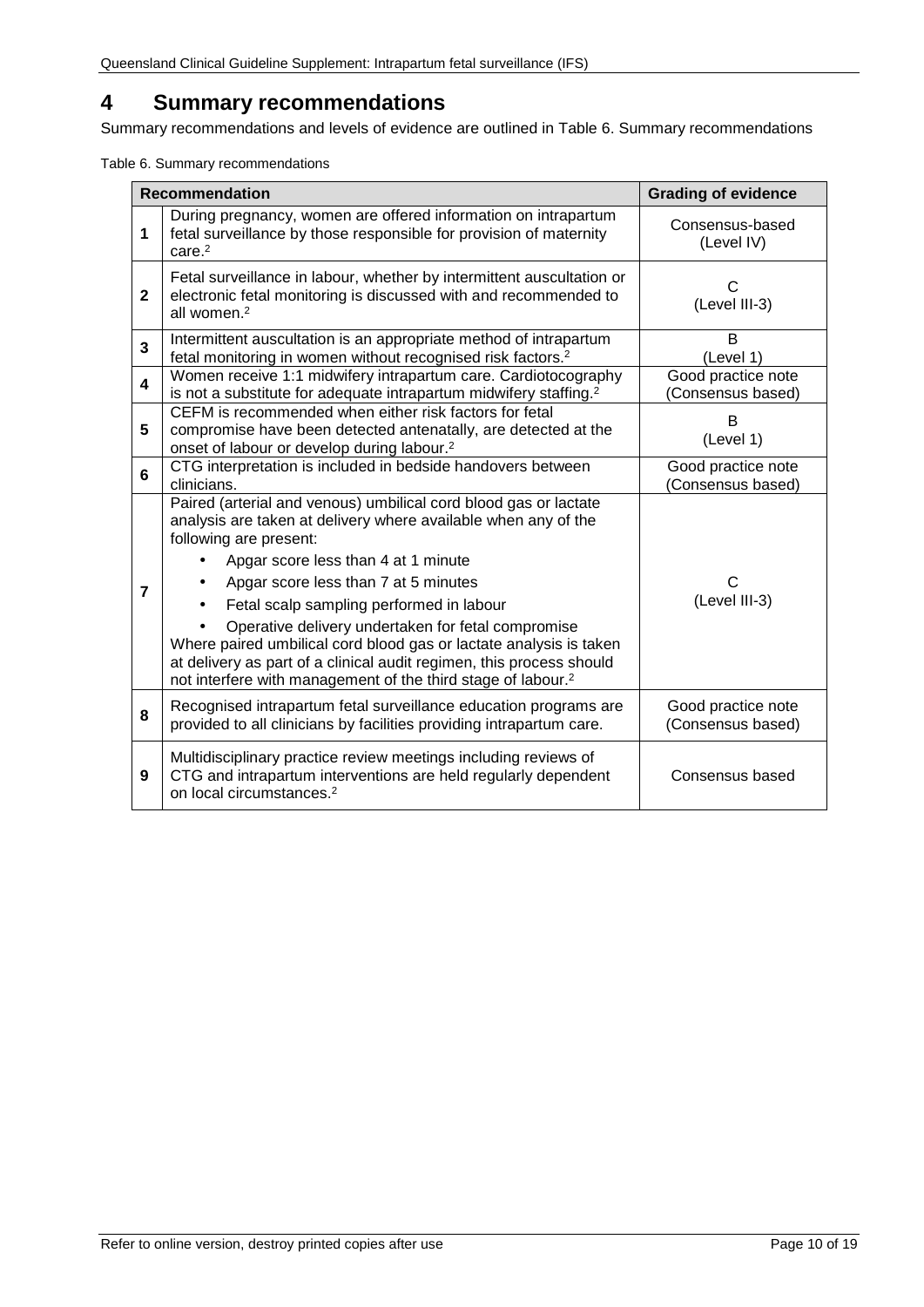# <span id="page-10-0"></span>**5 Implementation**

This guideline is applicable to all Queensland public and private maternity facilities. It can be downloaded in Portable Document Format (PDF) from [www.health.qld.gov.au/qcg](http://www.health.qld.gov.au/qcg)

#### <span id="page-10-1"></span>**5.1 Guideline resources**

The following guideline components are provided on the website as separate resources:

- Flowchart: Intrapartum fetal surveillance–Mode of fetal heart rate monitoring
- Flowchart: Intrapartum fetal surveillance–Abnormal fetal heart
- Education resource: Intrapartum fetal surveillance (IFS)
- Knowledge assessment: Intrapartum fetal surveillance (IFS)
- Parent information: Fetal monitoring in labour

#### <span id="page-10-2"></span>**5.2 Suggested resources**

During the development process stakeholders identified additional resources with potential to complement and enhance guideline implementation and application. The following resources have not been sourced or developed by QCG but are suggested as complimentary to the guideline:

- Local communication strategies and protocols for escalation of abnormal CTG
- Template or standardised form for capture of CTG reporting and documentation
- Patient information on intrapartum fetal surveillance
- Fetal surveillance education program that aligns with Queensland Clinical Guideline IFS
- $\mathbf{r}$ Protocol for monitoring multiple pregnancy
- Procedure for paired cord blood sampling
- Lanyard card with guideline Appendix A Interpretation of CTG

#### <span id="page-10-3"></span>**5.3 Implementation measures**

Suggested activities to assist implementation of the guideline are outlined below.

#### <span id="page-10-4"></span>**5.3.1 Implications for implementation**

The following areas may have implications for local implementation of the guideline recommendations. It is suggested they be considered for successful guideline implementation.

- Economic considerations including opportunity costs
- Human resource requirements including clinician skill mix and scope of practice
- Clinician education and training
- Equipment and consumables purchase and maintenance  $\mathbf{r}$
- Consumer acceptance
- Model of care and service delivery

<span id="page-10-5"></span>Suggested activities to assist implementation of the guideline are outlined below.

#### **5.3.2 QCG measures**

- Notify Chief Executive Officer and relevant stakeholders
- Monitor emerging new evidence to ensure guideline reflects contemporaneous practice  $\mathbf{r}$  .
- Capture user feedback
- Record and manage change requests

#### <span id="page-10-6"></span>**5.3.3 Hospital and Health Service measures**

Initiate, promote and support local systems and processes to integrate the guideline into clinical practice, including:

- Hospital and Health Service (HHS) Executive endorse the guidelines and their use in the HHS and communicate this to staff
- Promote the introduction of the guideline to relevant health care professionals
- Align clinical care with guideline recommendations
- Undertake relevant implementation activities as outlined in the *Guideline implementation checklist* available at [www.health.qld.gov.au/qcg](http://www.health.qld.gov.au/qcg)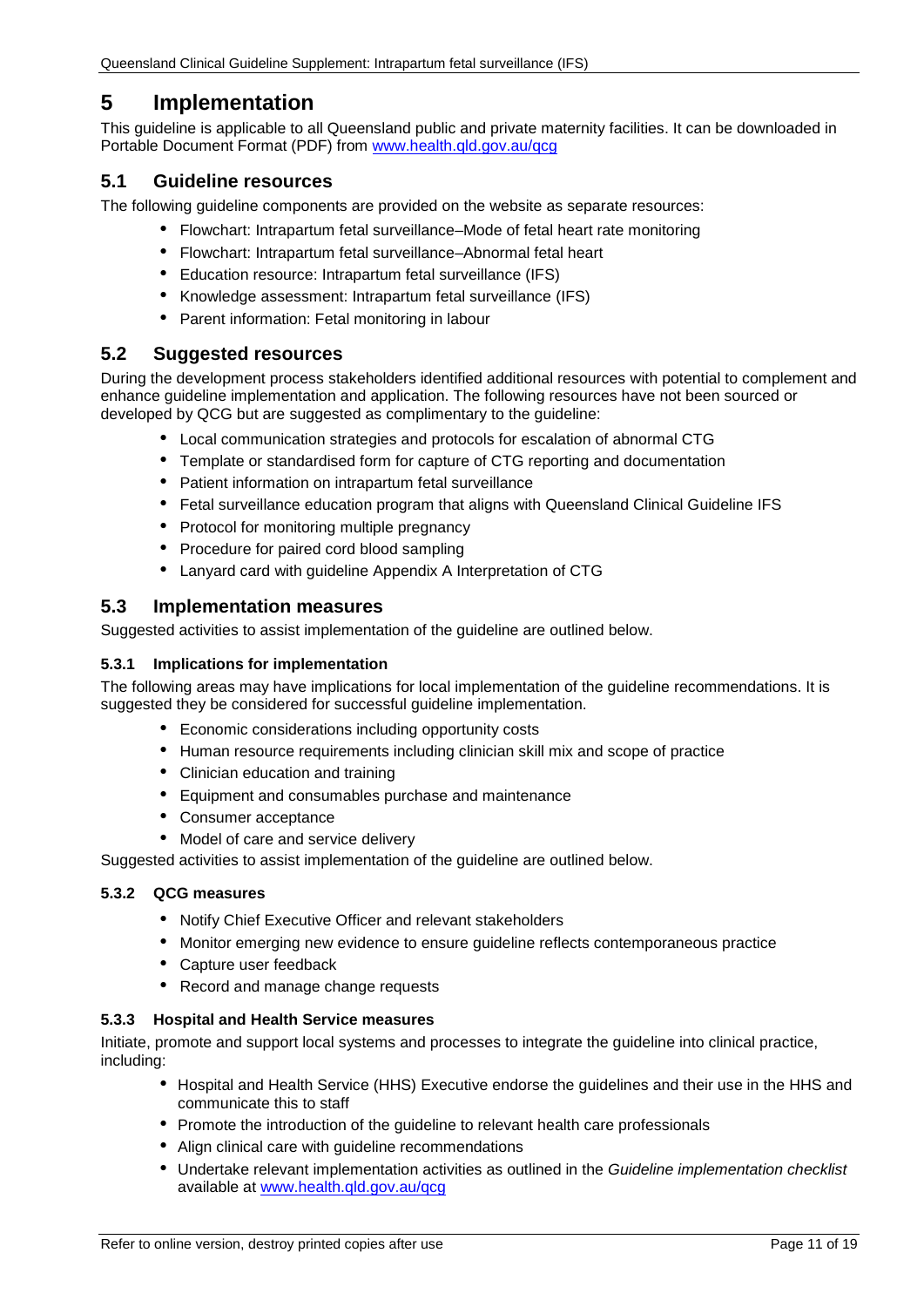#### <span id="page-11-0"></span>**5.4 Quality measures**

Auditing of guideline recommendations and content assists with identifying quality of care issues and provides evidence of compliance with the National Safety and Quality Health Service (NSQHS)Standards<sup>3</sup> [Refer to Table 7. [NSQHS Standard 1\]](#page-11-1). Suggested audit and quality measures are identified in [Table 8. Clinical quality](#page-11-2)  [measures.](#page-11-2)

<span id="page-11-1"></span>Table 7. NSQHS Standard 1

| <b>NSQHS Standard 1: Clinical governance</b>  |                                                                                                                                                                                           |  |
|-----------------------------------------------|-------------------------------------------------------------------------------------------------------------------------------------------------------------------------------------------|--|
| <b>Clinical performance and effectiveness</b> |                                                                                                                                                                                           |  |
| Criterion 1.27:                               | <b>Actions required:</b>                                                                                                                                                                  |  |
|                                               | Provide clinicians with ready access to best-practice<br>a.<br>guidelines, integrated care pathways, clinical pathways and<br>decision support tools relevant to their clinical practice  |  |
| Evidence based care                           | Support clinicians to use the best available evidence, including<br>b.<br>relevant clinical care standards developed by the Australian<br>Commission on Safety and Quality in Health Care |  |

<span id="page-11-2"></span>The following clinical quality measures are suggested:

Table 8. Clinical quality measures

| <b>No</b> | <b>Audit criteria</b>                                                                                                                                                                                                                                                                                                                       | <b>Guideline</b><br><b>Section</b> |
|-----------|---------------------------------------------------------------------------------------------------------------------------------------------------------------------------------------------------------------------------------------------------------------------------------------------------------------------------------------------|------------------------------------|
| 1.        | Percentage of women who are provided with information regarding IFS.<br>Consider:<br>Provided during antenatal period<br>$\mathbf{L}$<br>Multidisciplinary input                                                                                                                                                                            | 1.2                                |
| 2.        | Percentage of women in established labour who receive close one-to-<br>one midwifery care.                                                                                                                                                                                                                                                  | 1.2                                |
| 3.        | Percentage of women with risk factors who have continuous CTG.<br>Consider factors identified:<br>Antenatally<br>At onset of labour<br>During labour                                                                                                                                                                                        | 2.0                                |
| 4.        | Percentage of women with no risk factors who have continuous CTG.                                                                                                                                                                                                                                                                           | 3.2                                |
| 5.        | Percentage of paired umbilical cord blood gas or lactate analysis where<br>indicated.<br>Consider:<br>Apgar score less than 4 at 1 minute or less than 7 at 5 minutes<br>FBS taken during labour<br>Operative birth for fetal compromise                                                                                                    | $6\phantom{1}6$                    |
| 6.        | Percentage of staff completing annual IFS education.<br>Consider:<br>Multidisciplinary-obstetric and midwifery including students and<br>trainees<br>On-line and face to face                                                                                                                                                               | 1.3                                |
| 7.        | Number and content of multidisciplinary meetings held.<br>Consider:<br>Membership includes obstetric and midwifery staff<br>CTGs reviewed and labelled correctly<br>Evidence of CTG interpretation included at bedside handovers<br>All clinical incidents reviewed and recommendations discussed<br>Intrapartum interventions and outcomes | 1.3                                |
| 8.        | Was the Queensland Clinical Guideline Intrapartum fetal surveillance<br>useful for clinicians in guiding clinical practice related to IFS?                                                                                                                                                                                                  | All sections                       |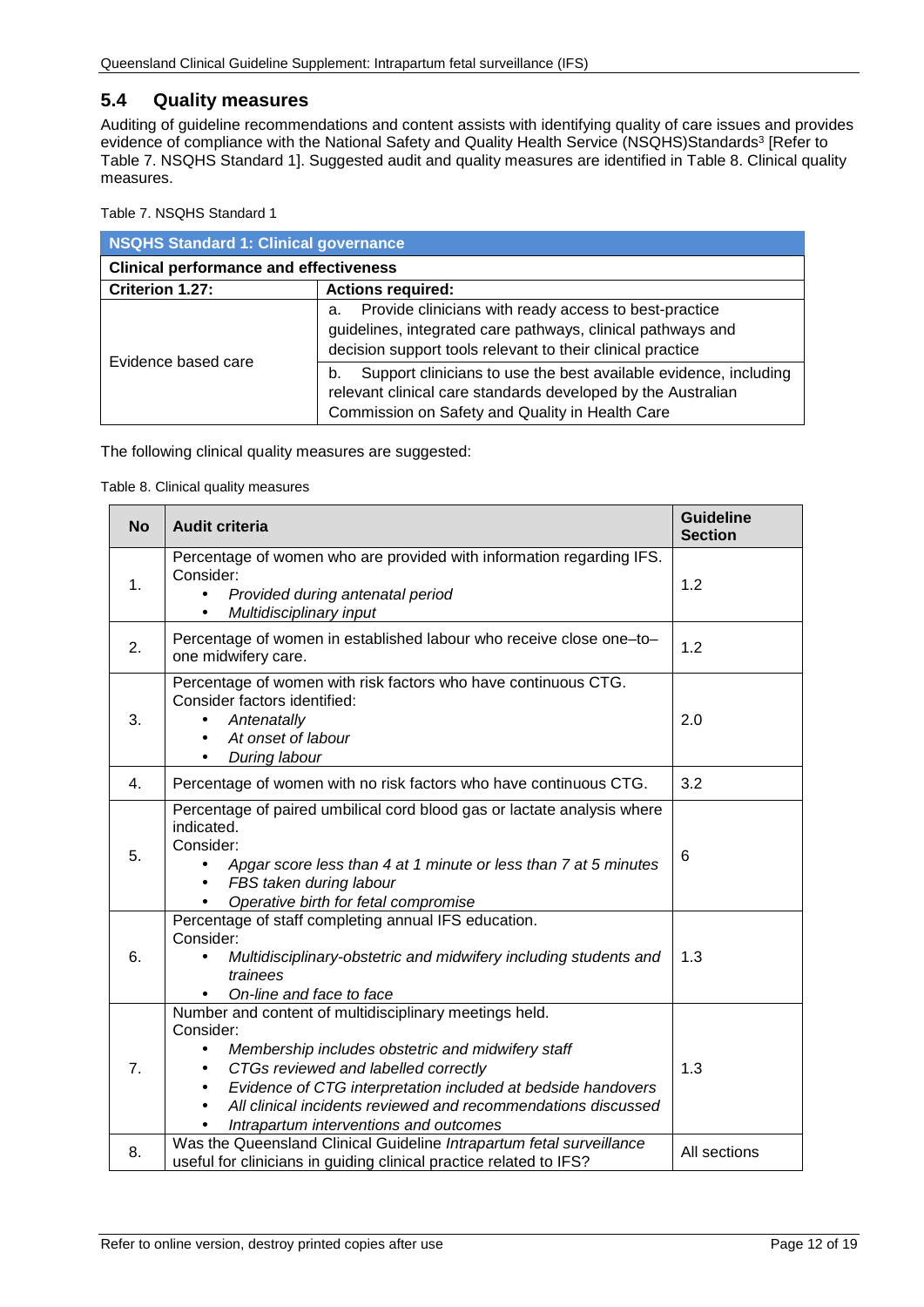## <span id="page-12-0"></span>**5.5 Areas for future research**

During development the following areas where identified as having limited or poor quality evidence to inform clinical decision making. Further research in these areas may be useful.

Computer assisted CTG interpretation in labour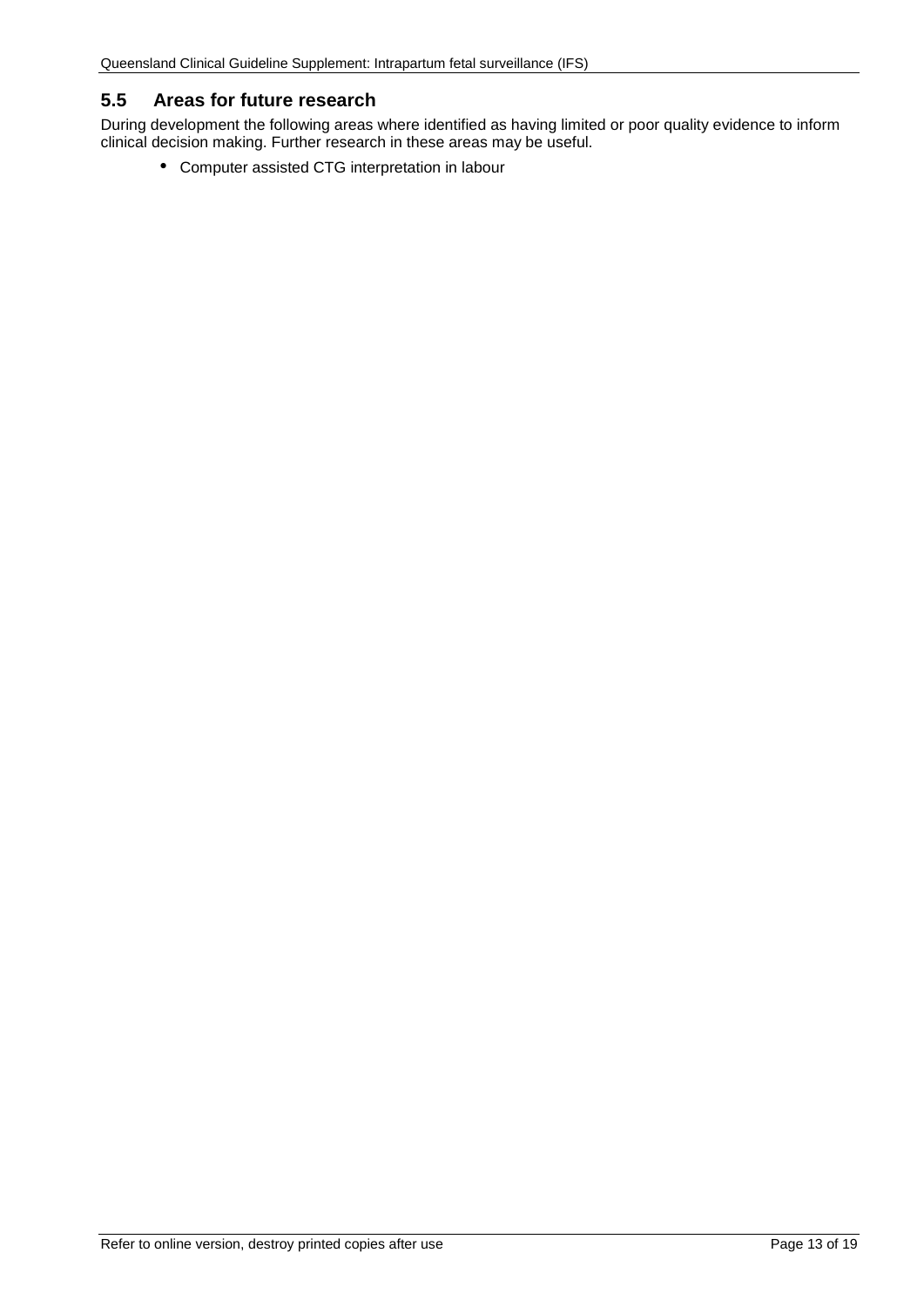# **5.6 Safety and quality**

Implementation of this guideline provides evidence of compliance with the National Safety and Quality Health Service Standards and Australian Council on Healthcare Standards (ACHS) Evaluation and Quality Improvement Program (EQuIP) National accreditation programs. 3,4

Table 9. NSQHS/EQuIPNational Criteria

<span id="page-13-1"></span><span id="page-13-0"></span>

| <b>NSQHS/EQuIPNational Criteria</b>                                                                                                                                                                                              | <b>Actions required</b>                                                                                                                                                                                                                                                                                                                                                                                                                                                   | <b>b</b> Evidence of compliance                                                                                                                                                                                                                                                                                                                                                                                                                                                                   |
|----------------------------------------------------------------------------------------------------------------------------------------------------------------------------------------------------------------------------------|---------------------------------------------------------------------------------------------------------------------------------------------------------------------------------------------------------------------------------------------------------------------------------------------------------------------------------------------------------------------------------------------------------------------------------------------------------------------------|---------------------------------------------------------------------------------------------------------------------------------------------------------------------------------------------------------------------------------------------------------------------------------------------------------------------------------------------------------------------------------------------------------------------------------------------------------------------------------------------------|
| <b>NSQHS Standard 1: Clinical governance</b>                                                                                                                                                                                     |                                                                                                                                                                                                                                                                                                                                                                                                                                                                           |                                                                                                                                                                                                                                                                                                                                                                                                                                                                                                   |
| Patient safety and quality systems<br>Safety and quality systems are<br>integrated with governance processes<br>to enable organisations to actively<br>manage and improve the safety and<br>quality of health care for patients. | Diversity and high risk groups<br>1.15 The health service organisation:<br>a. Identifies the diversity of the consumers using its services<br>b. Identifies groups of patients using its services who are at higher<br>risk of harm<br>c. Incorporates information on the diversity of its consumers and<br>higher-risk groups into the planning and delivery of care                                                                                                     | Assessment and care appropriate to the cohort of patients is<br>Þ<br>identified in the guideline<br>High risk groups are identified in the guideline<br>þ<br>The guideline is based on the best available evidence<br>b                                                                                                                                                                                                                                                                           |
| <b>Clinical performance and</b><br>effectiveness<br>The workforce has the right<br>qualifications, skills and supervision to<br>provide safe, high-quality health care to<br>patients.                                           | <b>Evidence based care</b><br>1.27 The health service organisation has processes that:<br>a. Provide clinicians with ready access to best-practice guidelines,<br>integrated care pathways, clinical pathways and decision support<br>tools relevant to their clinical practice<br>b. Support clinicians to use the best available evidence, including<br>relevant clinical care standards developed by the Australian<br>Commission on Safety and Quality in Health Care | <b>D</b> Queensland Clinical Guidelines is funded by Queensland Health<br>to develop clinical guidelines relevant to the service line to guide<br>safe patient care across Queensland<br>The guideline provides evidence-based and best practice<br>recommendations for care<br><b>b</b> The guideline is endorsed for use in Queensland Health<br>facilities.<br>A desktop icon is available on every Queensland Health<br>computer desktop to provide quick and easy access to the<br>guideline |
|                                                                                                                                                                                                                                  | Performance management<br>1.22 The health service organisation has valid and reliable<br>performance review processes that:<br>a. Require members of the workforce to regularly take part in a<br>review of their performance<br>b. Identify needs for training and development in safety and quality<br>c. Incorporate information on training requirements into the<br>organisation's training system                                                                   | The guideline has accompanying educational resources to<br>b<br>support ongoing safety and quality education for identified<br>professional and personal development. The resources are<br>freely available on the internet http://www.health.qld.gov.au/qcg                                                                                                                                                                                                                                      |
| Patient safety and quality systems<br>Safety and quality systems are<br>integrated with governance processes<br>to enable organisations to actively<br>manage and improve the safety and<br>quality of health care for patients. | <b>Policies and procedures</b><br>1.7 The health service organisation uses a risk management<br>approach to:<br>a. Set out, review, and maintain the currency and effectiveness of,<br>policies, procedures and protocols<br>b. Monitor and take action to improve adherence to policies,<br>procedures and protocols<br>c. Review compliance with legislation, regulation and jurisdictional<br>requirements                                                             | <b>b</b> QCG has established processes to review and maintain all<br>guidelines and associated resources<br><b>b</b> Change requests are managed to ensure currency of published<br>quidelines<br>Implementation tools and checklist are provided to assist with<br>Þ<br>adherence to guidelines<br>Suggested audit criteria are provided in guideline supplement<br><b>b</b> The guidelines comply with legislation, regulation and<br>jurisdictional requirements                               |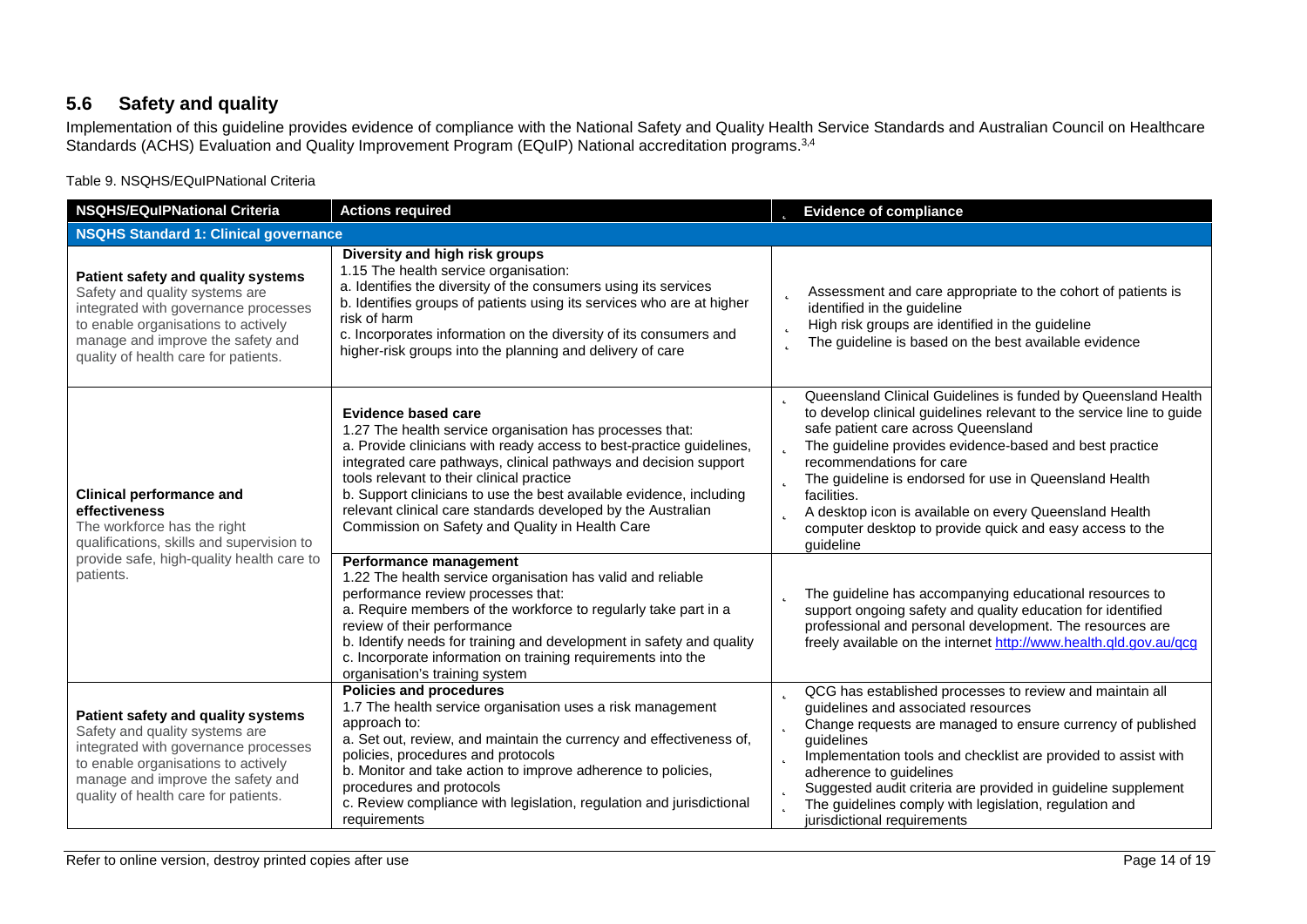| <b>NSQHS/EQulPNational Criteria</b>                                                                                                                                                                                                                                                                                        | <b>Actions required</b>                                                                                                                                                                                                                                                                                                                                                                                                                                                                                                                                                                                                                                                                                                                                                                                                                                                                                                                                                                         | <b>b</b> Evidence of compliance                                                                                                                                                                                                                                                                                                                                                                                                                                               |  |
|----------------------------------------------------------------------------------------------------------------------------------------------------------------------------------------------------------------------------------------------------------------------------------------------------------------------------|-------------------------------------------------------------------------------------------------------------------------------------------------------------------------------------------------------------------------------------------------------------------------------------------------------------------------------------------------------------------------------------------------------------------------------------------------------------------------------------------------------------------------------------------------------------------------------------------------------------------------------------------------------------------------------------------------------------------------------------------------------------------------------------------------------------------------------------------------------------------------------------------------------------------------------------------------------------------------------------------------|-------------------------------------------------------------------------------------------------------------------------------------------------------------------------------------------------------------------------------------------------------------------------------------------------------------------------------------------------------------------------------------------------------------------------------------------------------------------------------|--|
| <b>NSQHS Standard 2: Partnering with Consumers</b>                                                                                                                                                                                                                                                                         |                                                                                                                                                                                                                                                                                                                                                                                                                                                                                                                                                                                                                                                                                                                                                                                                                                                                                                                                                                                                 |                                                                                                                                                                                                                                                                                                                                                                                                                                                                               |  |
| <b>Health literacy</b><br>Health service organisations<br>communicate with consumers in a way<br>that supports effective partnerships.                                                                                                                                                                                     | Communication that supports effective partnerships<br>2.8 The health service organisation uses communication<br>mechanisms that are tailored to the diversity of the consumers who<br>use its services and, where relevant, the diversity of the local<br>community<br>2.9 Where information for patients, carers, families and consumers<br>about health and health services is developed internally, the<br>organisation involves consumers in its development and review<br>2.10 The health service organisation supports clinicians to<br>communicate with patients, carers, families and consumers about<br>health and health care so that:<br>a. Information is provided in a way that meets the needs of patients,<br>carers, families and consumers<br>b. Information provided is easy to understand and use<br>c. The clinical needs of patients are addressed while they are in the<br>health service organisation<br>d. Information needs for ongoing care are provided on discharge | <b>D</b> Consumer consultation was sought and obtained during the<br>development of the guideline. Refer to the acknowledgement<br>section of the guideline for details<br><b>b</b> Consumer information is developed to align with the guideline<br>and included consumer involvement during development and<br>review<br><b>b</b> The consumer information was developed using plain English<br>and with attention to literacy and ease of reading needs of the<br>consumer |  |
| Partnering with consumers in<br>organisational design and<br>governance<br>Consumers are partners in the design<br>and governance of the organisation.                                                                                                                                                                     | Partnerships in healthcare governance planning, design,<br>measurement and evaluation<br>2.11 The health service organisation:<br>a. Involves consumers in partnerships in the governance of, and to<br>design, measure and evaluate, health care<br>b. Has processes so that the consumers involved in these<br>partnerships reflect the diversity of consumers who use the service<br>or, where relevant, the diversity of the local community<br>2.14 The health service organisation works in partnership with<br>consumers to incorporate their views and experiences into training<br>and education for the workforce                                                                                                                                                                                                                                                                                                                                                                     | <b>b</b> Consumers are members of guideline working parties<br>The guideline is based on the best available evidence<br>The guidelines and consumer information are endorsed by the<br>QCG and Queensland Statewide Maternity and Neonatal Clinical<br>Network Steering Committees which includes consumer<br>membership                                                                                                                                                      |  |
| <b>NSQHS Standard 4: Medication safety</b>                                                                                                                                                                                                                                                                                 |                                                                                                                                                                                                                                                                                                                                                                                                                                                                                                                                                                                                                                                                                                                                                                                                                                                                                                                                                                                                 |                                                                                                                                                                                                                                                                                                                                                                                                                                                                               |  |
| <b>Clinical governance and quality</b><br>improvement to support medication<br>management<br>Organisation-wide systems are used to<br>support and promote safety for<br>procuring, supplying, storing,<br>compounding, manufacturing,<br>prescribing, dispensing, administering<br>and monitoring the effects of medicines | Integrating clinical governance<br>4.1 Clinicians use the safety and quality systems from the Clinical<br>Governance Standard when:<br>a. Implementing policies and procedures for medication<br>management<br>b. Managing risks associated with medication management<br>c. Identifying training requirements for medication management                                                                                                                                                                                                                                                                                                                                                                                                                                                                                                                                                                                                                                                        | The guideline provides current evidence based<br>þ<br>recommendations about medication                                                                                                                                                                                                                                                                                                                                                                                        |  |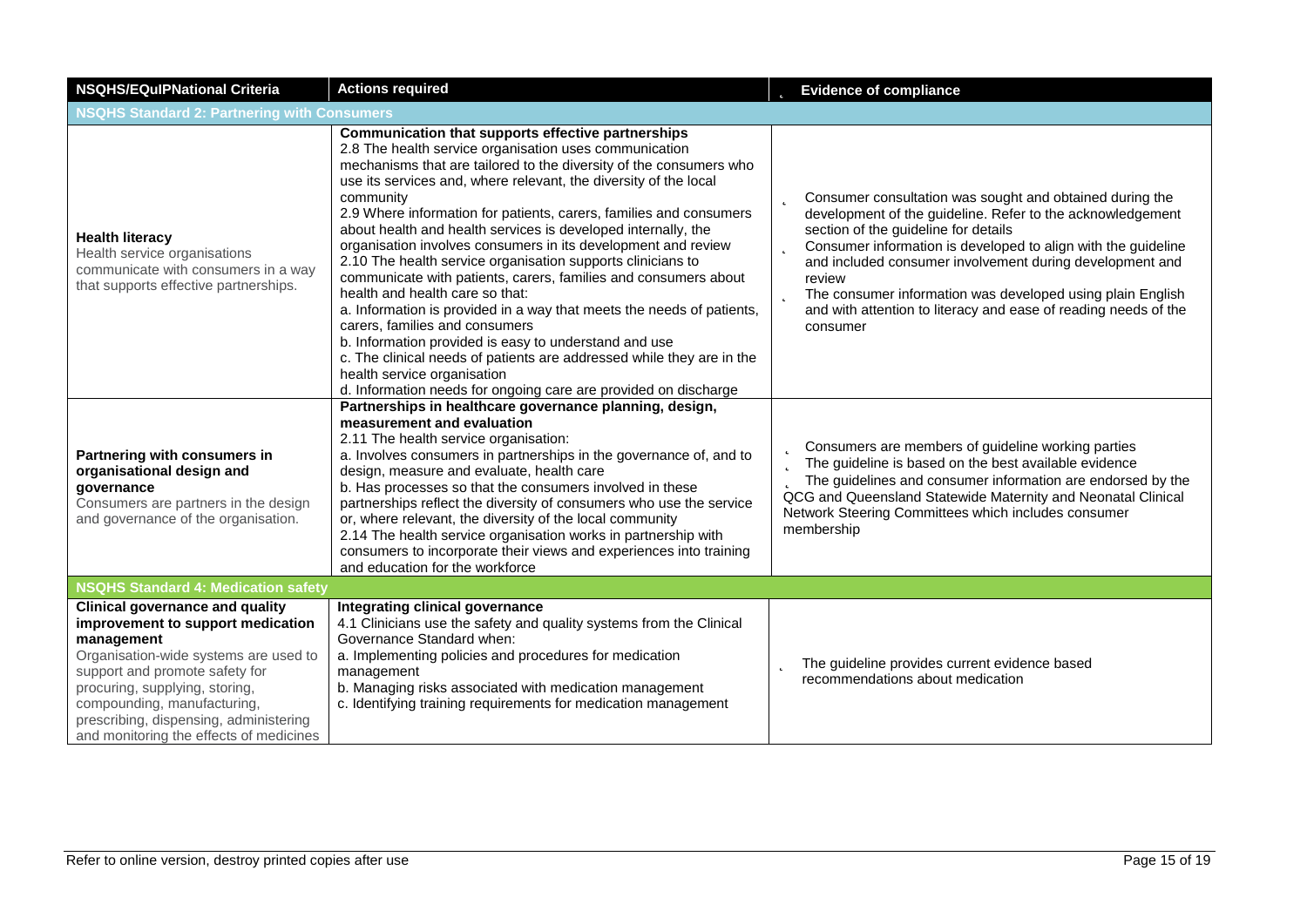| <b>NSQHS/EQulPNational Criteria</b>                                                                                                                                                                                                           | <b>Actions required</b>                                                                                                                                                                                                                                                                                                                                                                                                                                                                                                                                                                                                                                                                                                                                                                                                                                                                                                                                                                                                                                                                                                                                                                                                                                                                            | <b>b</b> Evidence of compliance                                                                                                                                                                                                                                                                                                                                                                                                                                               |
|-----------------------------------------------------------------------------------------------------------------------------------------------------------------------------------------------------------------------------------------------|----------------------------------------------------------------------------------------------------------------------------------------------------------------------------------------------------------------------------------------------------------------------------------------------------------------------------------------------------------------------------------------------------------------------------------------------------------------------------------------------------------------------------------------------------------------------------------------------------------------------------------------------------------------------------------------------------------------------------------------------------------------------------------------------------------------------------------------------------------------------------------------------------------------------------------------------------------------------------------------------------------------------------------------------------------------------------------------------------------------------------------------------------------------------------------------------------------------------------------------------------------------------------------------------------|-------------------------------------------------------------------------------------------------------------------------------------------------------------------------------------------------------------------------------------------------------------------------------------------------------------------------------------------------------------------------------------------------------------------------------------------------------------------------------|
| <b>NSQHS Standard 5: Comprehensive care</b>                                                                                                                                                                                                   |                                                                                                                                                                                                                                                                                                                                                                                                                                                                                                                                                                                                                                                                                                                                                                                                                                                                                                                                                                                                                                                                                                                                                                                                                                                                                                    |                                                                                                                                                                                                                                                                                                                                                                                                                                                                               |
| <b>Clinical governance and quality</b><br>improvement to support<br>comprehensive care<br>Systems are in place to support<br>clinicians to deliver comprehensive care                                                                         | Integrating clinical governance<br>5.1 Clinicians use the safety and quality systems from the Clinical<br>Governance Standard when:<br>a. Implementing policies and procedures for comprehensive care<br>b. Managing risks associated with comprehensive care<br>c. Identifying training requirements to deliver comprehensive care<br><b>Partnering with consumers</b><br>5.3 Clinicians use organisational processes from the Partnering with<br>Consumers Standard when providing comprehensive care to:<br>a. Actively involve patients in their own care<br>b. Meet the patient's information needs<br>c. Share decision-making                                                                                                                                                                                                                                                                                                                                                                                                                                                                                                                                                                                                                                                               | <b>b</b> The guideline has accompanying educational resources to<br>support ongoing safety and quality education for identified<br>professional and personal development. The resources are<br>freely available on the internet http://www.health.qld.gov.au/qcg<br>The guideline provides evidence-based and best practice<br>þ<br>recommendations for care<br>Consumer information is developed for the guideline<br>b                                                      |
| <b>NSQHS Standard 6: Communicating for safety</b>                                                                                                                                                                                             |                                                                                                                                                                                                                                                                                                                                                                                                                                                                                                                                                                                                                                                                                                                                                                                                                                                                                                                                                                                                                                                                                                                                                                                                                                                                                                    |                                                                                                                                                                                                                                                                                                                                                                                                                                                                               |
| <b>Clinical governance and quality</b><br>improvement to support effective<br>communication<br>Systems are in place for effective and<br>coordinated communication that<br>supports the delivery of continuous and<br>safe care for patients. | Integrating clinical governance<br>6.1 Clinicians use the safety and quality systems from the Clinical<br>Governance Standard when:<br>a. Implementing policies and procedures to support effective clinical<br>communication<br>b. Managing risks associated with clinical communication<br>c. Identifying training requirements for effective and coordinated<br>clinical communication<br><b>Partnering with consumers</b><br>6.3 Clinicians use organisational processes from the Partnering with<br>Consumers Standard to effectively communicate with patients,<br>carers and families during high-risk situations to:<br>a. Actively involve patients in their own care<br>b. Meet the patient's information needs<br>c. Share decision-making<br>Organisational processes to support effective communication<br>6.4 The health service organisation has clinical communications<br>processes to support effective communication when:<br>a. Identification and procedure matching should occur<br>b. All or part of a patient's care is transferred within the organisation,<br>between multidisciplinary teams, between clinicians or between<br>organisations; and on discharge<br>c. Critical information about a patient's care, including information on<br>risks, emerges or changes | Requirements for effective clinical communication by clinicians<br>þ<br>are identified<br>The guideline provides evidence-based and best practice<br>recommendations for communication between clinicians<br>The guideline provides evidence-based and best practice<br>b<br>recommendations for communication with patients, carers and<br>families<br>The guideline provides evidence-based and best practice<br>recommendations for discharge planning and follow -up care |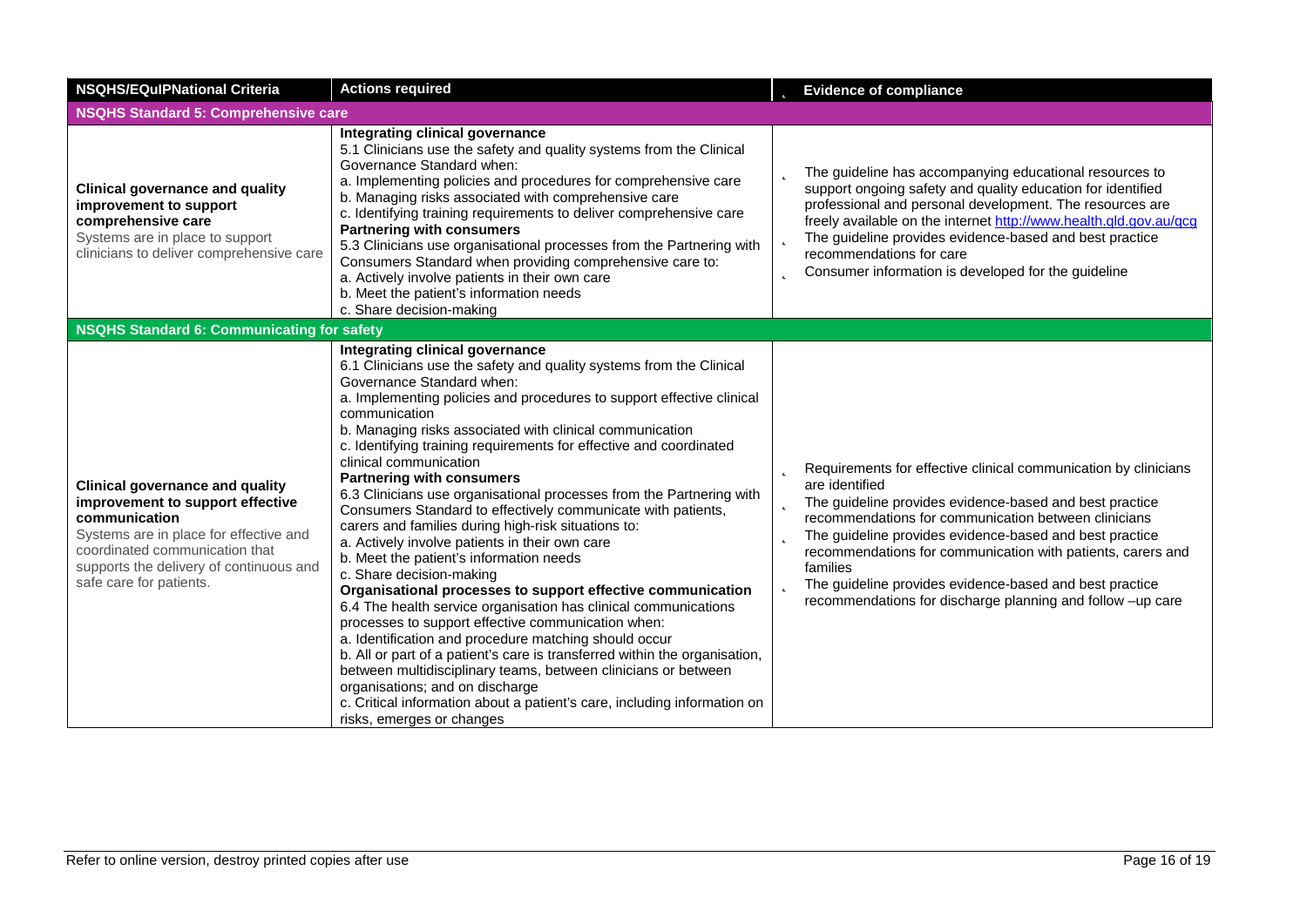| <b>NSQHS/EQuIPNational Criteria</b>                                                                                                                                                            | <b>Actions required</b>                                                                                                                                                                                                                                                                                                                                                                                                                                                                                                                                                                                                                                                                                                                                                                                                                                                                                                                                                                             | <b>b</b> Evidence of compliance                                                                                                                                                       |  |  |
|------------------------------------------------------------------------------------------------------------------------------------------------------------------------------------------------|-----------------------------------------------------------------------------------------------------------------------------------------------------------------------------------------------------------------------------------------------------------------------------------------------------------------------------------------------------------------------------------------------------------------------------------------------------------------------------------------------------------------------------------------------------------------------------------------------------------------------------------------------------------------------------------------------------------------------------------------------------------------------------------------------------------------------------------------------------------------------------------------------------------------------------------------------------------------------------------------------------|---------------------------------------------------------------------------------------------------------------------------------------------------------------------------------------|--|--|
|                                                                                                                                                                                                | <b>NSQHS Standard 6: Communicating for safety (continued)</b>                                                                                                                                                                                                                                                                                                                                                                                                                                                                                                                                                                                                                                                                                                                                                                                                                                                                                                                                       |                                                                                                                                                                                       |  |  |
| <b>Communication of critical</b><br>information<br>Systems to effectively communicate<br>critical information and risks when they<br>emerge or change are used to ensure<br>safe patient care. | <b>Communicating critical information</b><br>6.9 Clinicians and multidisciplinary teams use clinical<br>communication processes to effectively communicate critical<br>information, alerts and risks, in a timely way, when they emerge or<br>change to:<br>a. Clinicians who can make decisions about care<br>b. Patients, carers and families, in accordance with the wishes of the<br>patient<br>6.10 The health service organisation ensures that there are<br>communication processes for patients, carers and families to directly<br>communicate critical information and risks about care to clinicians                                                                                                                                                                                                                                                                                                                                                                                     | <b>D</b> Requirements for effective clinical communication of critical<br>information are identified<br><b>b</b> Requirements for escalation of care are identified                   |  |  |
| <b>Correct identification and procedure</b><br>matching<br>Systems to maintain the identity of the<br>patient are used to ensure that the<br>patient receives the care intended for<br>them.   | Correct identification and procedure matching<br>6.5 The health service organisation:<br>a. Defines approved identifiers for patients according to best-<br>practice guidelines<br>b. Requires at least three approved identifiers on registration and<br>admission; when care, medication, therapy and other services are<br>provided; and when clinical handover, transfer or discharge<br>documentation is generated                                                                                                                                                                                                                                                                                                                                                                                                                                                                                                                                                                             | Requirements for safe and for correct patient identification are<br>þ<br>identified                                                                                                   |  |  |
| <b>Communicating at clinical handover</b><br>Processes for structured clinical<br>handover are used to effectively<br>communicate about the health care of<br>patients.                        | <b>Clinical handover</b><br>6.7 The health service organisation, in collaboration with clinicians,<br>defines the:<br>a. Minimum information content to be communicated at clinical<br>handover, based on best-practice guidelines<br>b. Risks relevant to the service context and the particular needs of<br>patients, carers and families<br>c. Clinicians who are involved in the clinical handover<br>6.8 Clinicians use structured clinical handover processes that<br>include:<br>a. Preparing and scheduling clinical handover<br>b. Having the relevant information at clinical handover<br>c. Organising relevant clinicians and others to participate in clinical<br>handover<br>d. Being aware of the patient's goals and preferences<br>e. Supporting patients, carers and families to be involved in clinical<br>handover, in accordance with the wishes of the patient<br>f. Ensuring that clinical handover results in the transfer of<br>responsibility and accountability for care | The guideline acknowledges the need for local protocols to<br>b<br>support transfer of information, professional responsibility and<br>accountability for some or all aspects of care |  |  |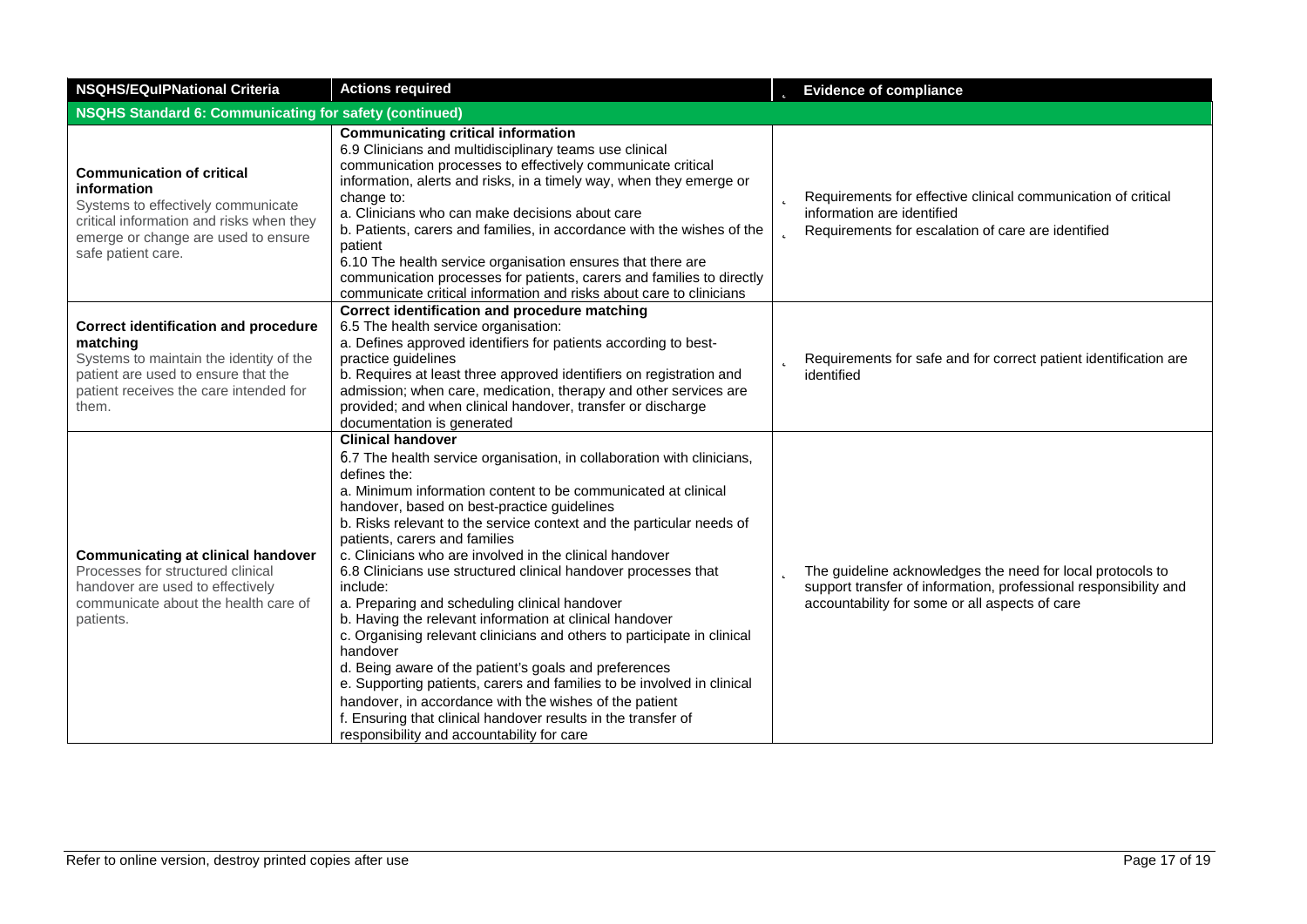| <b>NSQHS/EQuIPNational Criteria</b>                                                                                                                                                                                                                                                                | <b>Actions required</b>                                                                                                                                                                                                                                                                                                                                                                                                                                                                                                                                                                                                                                                                                                                                                                                                                                                                                                                                                                                                                                                                                                                                                                                                              | <b>b</b> Evidence of compliance                                                                                                                                                                                                                                                       |  |
|----------------------------------------------------------------------------------------------------------------------------------------------------------------------------------------------------------------------------------------------------------------------------------------------------|--------------------------------------------------------------------------------------------------------------------------------------------------------------------------------------------------------------------------------------------------------------------------------------------------------------------------------------------------------------------------------------------------------------------------------------------------------------------------------------------------------------------------------------------------------------------------------------------------------------------------------------------------------------------------------------------------------------------------------------------------------------------------------------------------------------------------------------------------------------------------------------------------------------------------------------------------------------------------------------------------------------------------------------------------------------------------------------------------------------------------------------------------------------------------------------------------------------------------------------|---------------------------------------------------------------------------------------------------------------------------------------------------------------------------------------------------------------------------------------------------------------------------------------|--|
| NSQHS Standard 8: Recognising and responding to acute deterioration                                                                                                                                                                                                                                |                                                                                                                                                                                                                                                                                                                                                                                                                                                                                                                                                                                                                                                                                                                                                                                                                                                                                                                                                                                                                                                                                                                                                                                                                                      |                                                                                                                                                                                                                                                                                       |  |
| <b>Clinical governance and quality</b><br>improvement to support recognition<br>and response systems<br>Organisation-wide systems are used to<br>support and promote detection and<br>recognition of acute deterioration, and<br>the response to patients whose<br>condition acutely deteriorates. | Integrating clinical governance<br>8.1 Clinicians use the safety and quality systems from the Clinical<br>Governance Standard when:<br>a. Implementing policies and procedures for recognising and<br>responding to acute deterioration<br>b. Managing risks associated with recognising and responding to<br>acute deterioration<br>c. Identifying training requirements for recognising and responding<br>to acute deterioration<br><b>Partnering with consumers</b><br>8.3 Clinicians use organisational processes from the Partnering with<br>Consumers Standard when recognising and responding to acute<br>deterioration to:<br>a. Actively involve patients in their own care<br>b. Meet the patient's information needs<br>c. Share decision-making<br>Recognising acute deterioration<br>8.4 The health service organisation has processes for clinicians to<br>detect acute physiological deterioration that require clinicians to:<br>a. Document individualised vital sign monitoring plans<br>b. Monitor patients as required by their individualised monitoring<br>plan<br>c. Graphically document and track changes in agreed observations<br>to detect acute deterioration over time, as appropriate for the patient | The guideline is consistent with National Consensus statements<br>recommendations<br>The guideline recommends use of tools consistent with the<br>b<br>principles of recognising and responding to clinical deterioration<br>Consumer information is developed for the guideline<br>b |  |
| <b>EQuIP Standard 12 Provision of care</b>                                                                                                                                                                                                                                                         |                                                                                                                                                                                                                                                                                                                                                                                                                                                                                                                                                                                                                                                                                                                                                                                                                                                                                                                                                                                                                                                                                                                                                                                                                                      |                                                                                                                                                                                                                                                                                       |  |
| <b>Criterion 1: Assessment and care</b><br>planning<br>12.1 Ensuring assessment is<br>comprehensive and based upon current<br>professional standards and evidence<br>based practice                                                                                                                | 12.1.1 Guidelines are available and accessible by staff to assess<br>physical, spiritual, cultural, physiological and social health promotion<br>needs                                                                                                                                                                                                                                                                                                                                                                                                                                                                                                                                                                                                                                                                                                                                                                                                                                                                                                                                                                                                                                                                               | b<br>Assessment and care appropriate to the cohort of patients is<br>identified in the guideline<br>The guideline is based on the best available evidence<br>b                                                                                                                        |  |